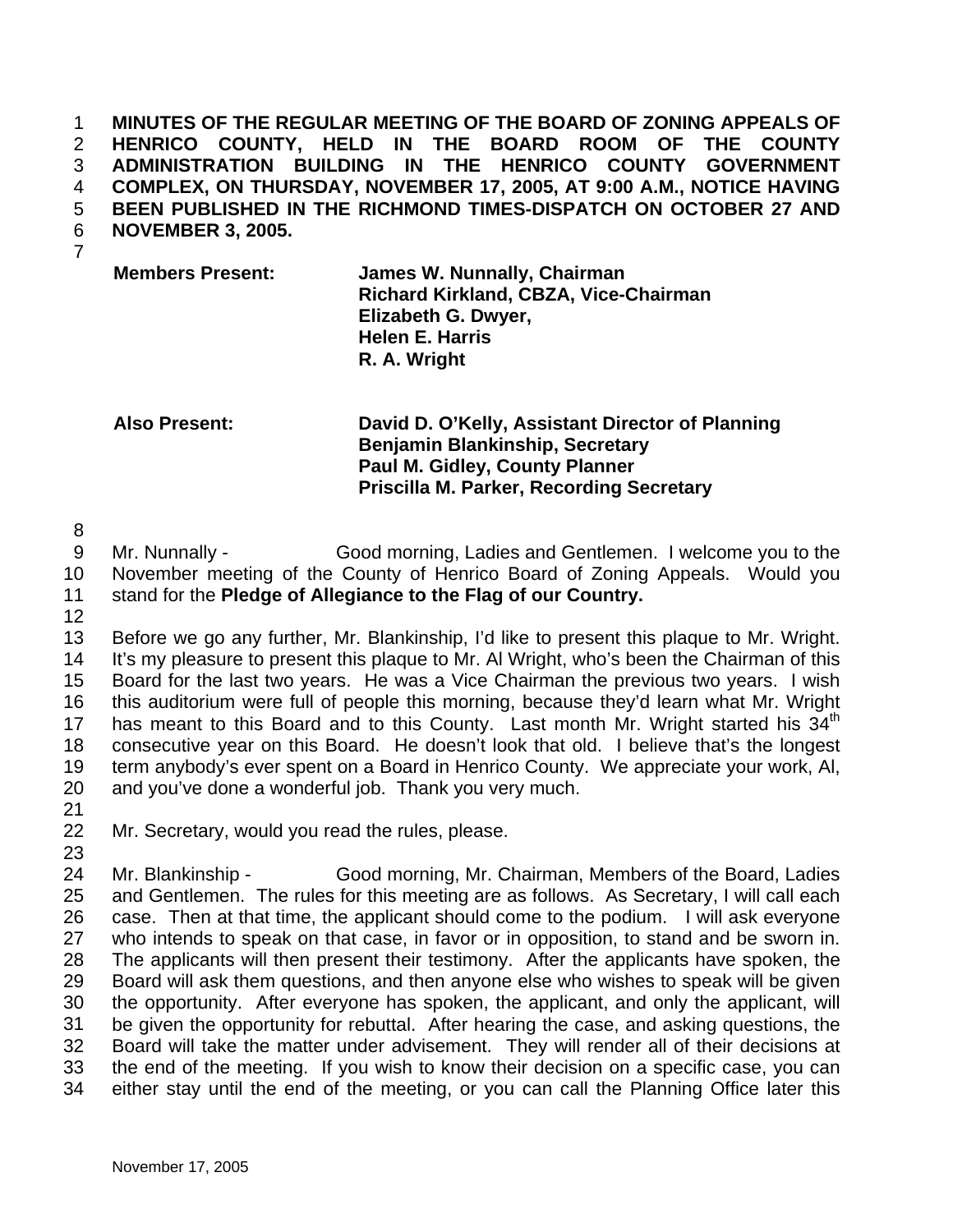35 36 37 38 39 40 41 42 43 afternoon, or you can check the website. The vote on each case will be posted to our website within an hour of the end of the meeting. This meeting is being tape recorded, so we will ask everyone who speaks, to speak directly into the microphone on the podium, to state your name, and to spell your last name please. And finally, out in the foyer, there are two binders, containing the staff report for each case, including the conditions that have been recommended by the staff. Mr. Chairman, we have two requests for deferral this morning. The first is A-104-2005, Hickory Corner LC. They have requested a deferral until February, hoping that we can resolve the issue, rather than have it come before this Board at all.

44 45

Mr. Nunnally -  $A-104 - do I$  hear a motion on that?

46

50

53

47 48 Mr. Wright - Move we defer it.

49 Mr. Kirkland - Second.

51 52 Mr. Nunnally - Motion by Mr. Wright to defer it; second by Mr. Kirkland. All in favor, say aye. It's been deferred.

54 55 56 57 58 59 60 Mr. Blankinship - The second deferral is UP-29-2005, which was listed on the Agenda as Richmond Waste Services, LLC. It was also advertised that way, and the notice letters were styled that way. However, they have created a new legal entity with a different name, that is actually going to operate that landfill after it's transferred. Since they are changing the name of the entity that's going to be the operator, the County Attorney's Office advised us that we would have to re-advertise and send new notices. That would be deferred to the December meeting.

61

63

65

62 Mr. Nunnally - Do I have a motion that we defer it?

64 Mr. Kirkland - So moved.

66 Ms. Harris - Second.

67

68 69 Mr. Nunnally - Motion by Mr. Kirkland; second by Ms. Harris, to defer it. All in favor, say aye. It's been deferred.

70

## 71 **Beginning at 9:00** 72

- 73 74 75 76 77 78 79 Mr. Blankinship - The first item on the Agenda is a request for a Rehearing of A-94-2005, Robert C. Irby III, requesting a variance regarding 1290 Chaffins Bluff Lane. The variance was denied on October 20, 2005, and Mr. Irby has requested rehearing. I also call to your attention a letter that was left at your place, applicable to this case. Mr. Irby, are you here? Mr. Irby appears before you by letter. He did submit a letter requesting rehearing, which is in your packet.
- 80 Mr. Nunnally - Do I hear a motion? No motion?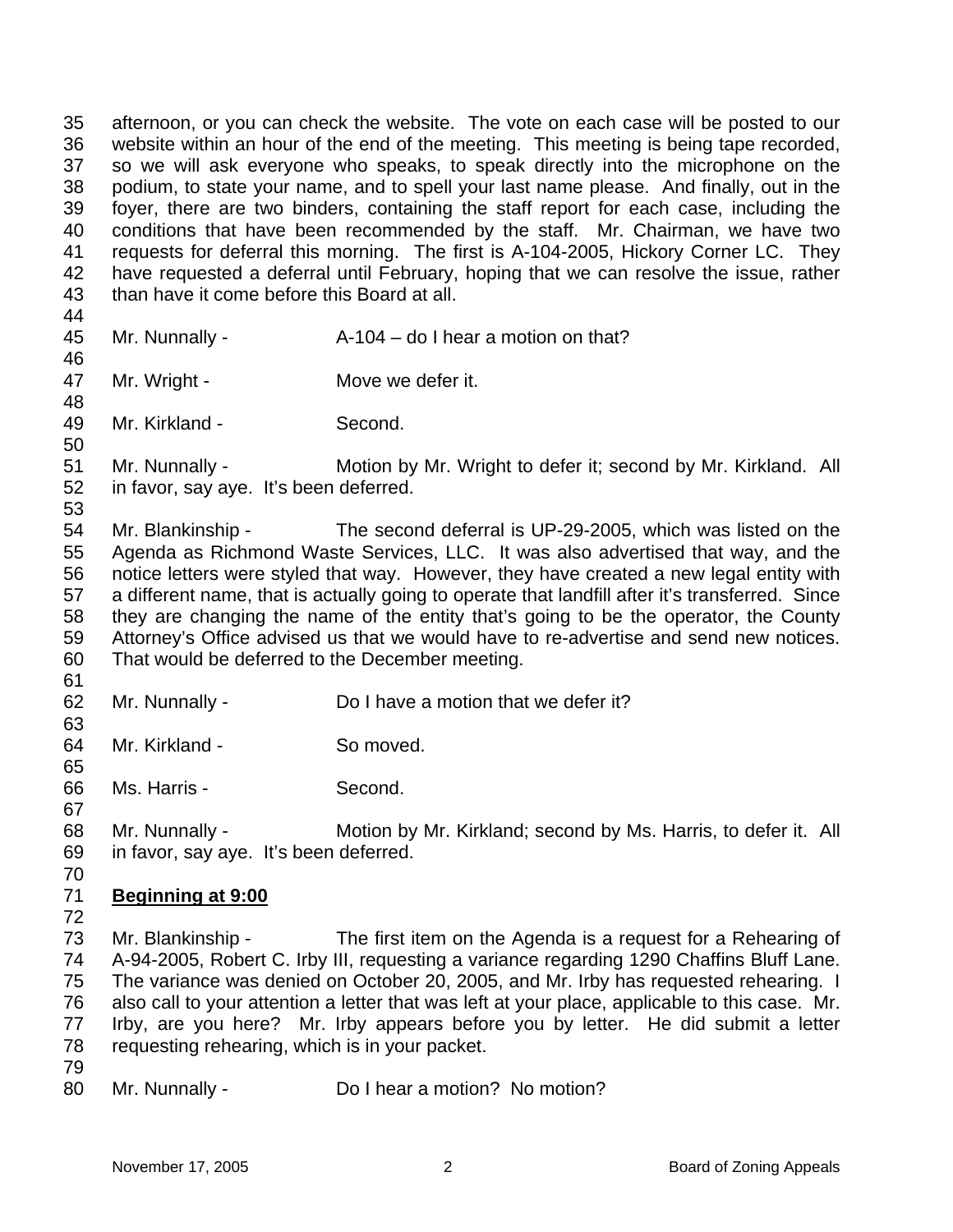81 82 83 84 85 86 87 88 89 90 91 92 93 94 95 96 97 98 99 100 101 102 103 104 105 106 107 108 109 110 111 112 113 114 115 116 117 118 119 120 121 122 123 124 125 126 Ms. Dyer - Mr. Chairman, I was just looking at our rules, and I think the motion has to be made by someone who voted …………… Mr. Blankinship - ....................someone who voted in favor of the denial. The motion was to deny. Mr. Kirkland - The Muslim I make a motion we deny the rehearing. Mr. Nunnally - Motion by Mr. Kirkland we deny the rehearing – do I have a second? Ms. Harris - Second. Mr. Nunnally - Second by Ms. Harris. All in favor say aye. Opposed, no. Ms. Dwyer - Could we have some discussion on that point? Was it clear, I guess this is a procedural matter that he's raised. Was it clear that he did not want to defer his case? Mr. Kirkland - Yes ma'am, it was clear. And he also left the room. Ms. Harris - We can review the minutes to see the exact wording, because I think some things in his letter were misstated. Mr. Blankinship has a standard script that he uses for cases like this, and I think he followed that script to the letter. We might need to review the minutes for clarification. Mr. Nunnally - So you'll let him know that, Mr. Blankinship, that it's been denied. Mr. Blankinship - I don't believe you called the question. Mr. Nunnally - Yes I did. Mr. Kirkland voted to deny, and Ms. Harris seconded. Mr. Kirkland - You wanted a second vote after she asked for discussion, is that what you're trying to say, Mr. Blankinship? Okay, I call the question; I still vote to deny it. Ms. Harris - Second. Mr. Nunnally - Mr. Kirkland voted to deny and Ms. Harris seconded it. It's been denied. All in favor? Mr. Blankinship - I guess that will be recorded as a 3-0, the two members who were not present at the hearing are not going to vote.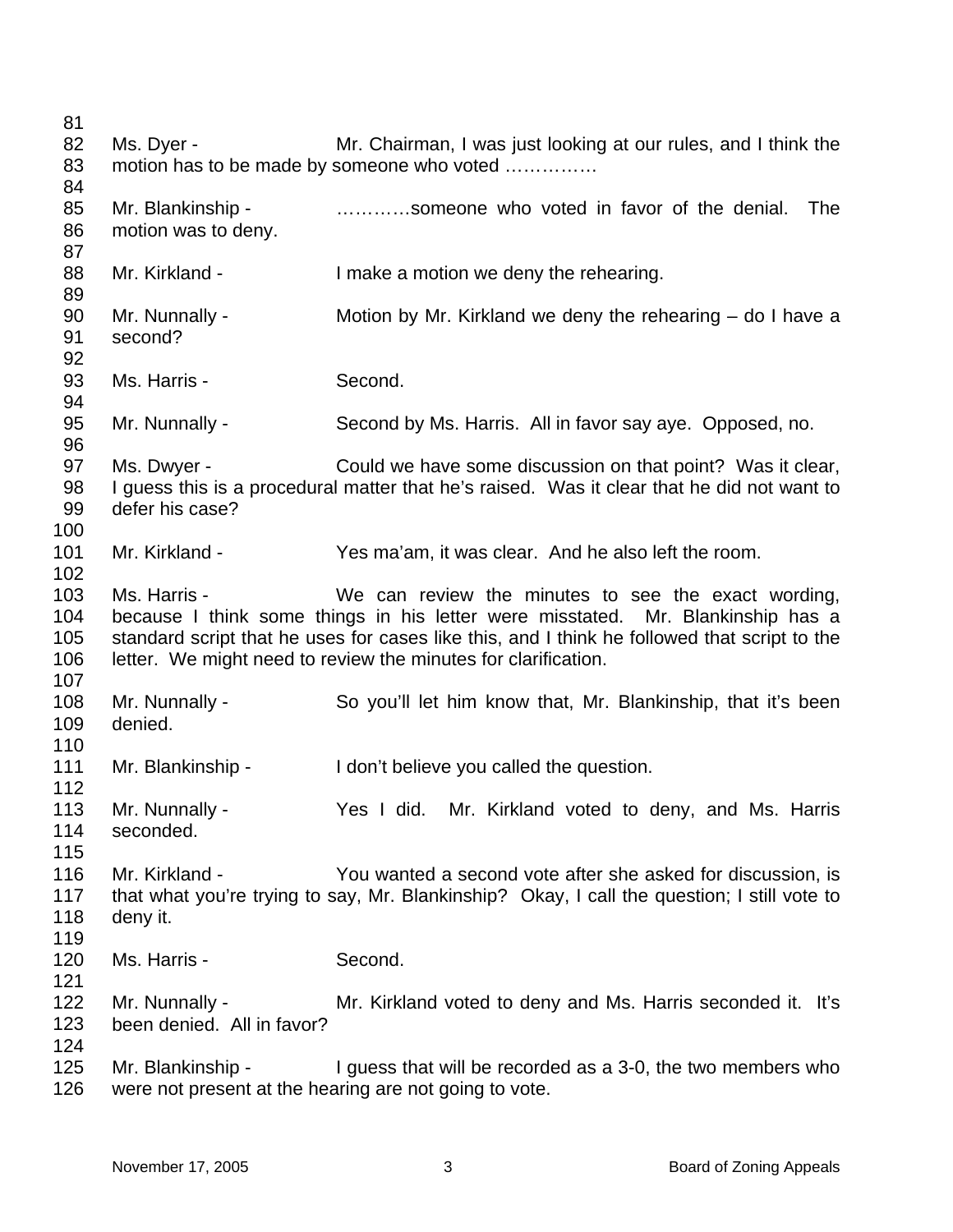127 128 129 130 131 132 133 134 135 136 137 138 139 140 141 142 143 144 145 146 147 148 149 150 151 152 153 154 155 156 157 158 159 160 161 162 163 164 165 166 167 168 169 170 171 172 On a motion by Mr. Kirkland, seconded by Ms. Harris, the Board **denied** application **A-94-2005, Robert C. Irby III,** request for rehearing on his request for a variance regarding 1290 Chaffins Bluff Lane. Affirmative: Harris, Kirkland, Nunnally 3 Negative: 0 Abstain: Dwyer, Wright 2 **A-97-2005 CHRISTOPHER S. BOWYER** requests a variance from Section 24- 9 to build a one-family dwelling at 3914 Antioch Church Road (Parcel 847-712-2101 (part)), zoned A-1, Agricultural District (Varina). The public street frontage requirement is not met. The applicant has 0 feet public street frontage, where the Code requires 50 feet public street frontage. The applicant requests a variance of 50 feet public street frontage. Mr. Nunnally - This anyone else here in reference to this case? If so, please stand and raise your right hand and be sworn. Mr. Blankinship - Do you swear that the testimony you are about to give is the truth, the whole truth, and nothing but the truth, so help you God? Mr. Bowyer - I do. My name is Christopher Scott Bowyer. I'm requesting a variance for a single house dwelling. Mr. Nunnally - Think last month it was something about the flood plain. Did you get that all straight? Mr. Bowyer - Right. Yes, since then we had the property resized so it fits the criteria. Mr. Nunnally - Are you going to be hooked up to the public water? Mr. Bowyer - No, private water, well. Mr. Nunnally - **I** see where it says on here, "The Department of Public Utilities notes that public water service is available in Williamsburg Road." That's a right good distance from your house, though, isn't it? Mr. Bowyer - Chyes. Ms. Dwyer - Do you own the property sir? Mr. Bowyer - No, my aunt owns the property.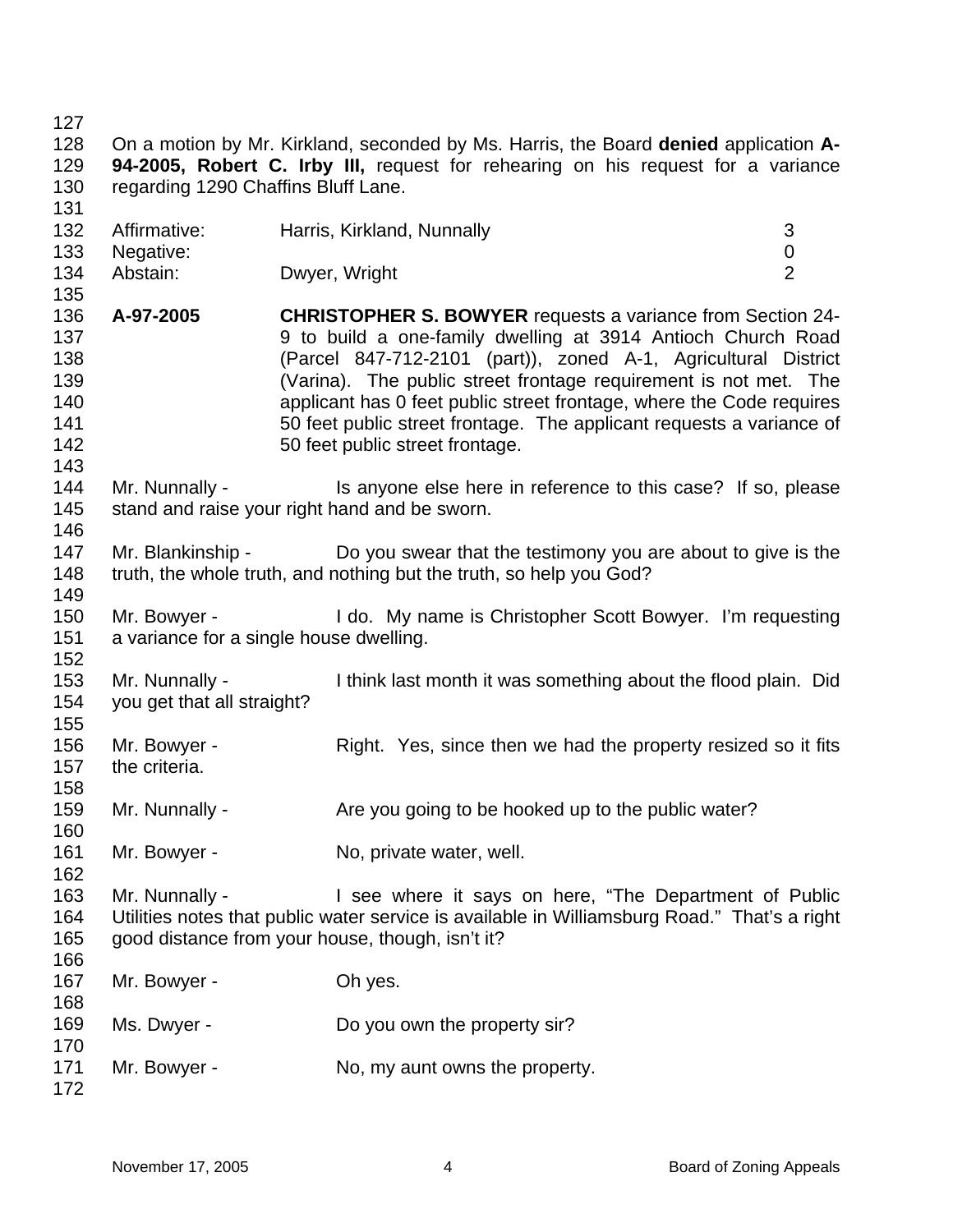| 173<br>174               | Ms. Dwyer -                                    | Is this a family division?                                                                                                                                                                                                              |
|--------------------------|------------------------------------------------|-----------------------------------------------------------------------------------------------------------------------------------------------------------------------------------------------------------------------------------------|
| 175                      | Mr. Bowyer -                                   | Yes.                                                                                                                                                                                                                                    |
| 176<br>177               | Ms. Dwyer -                                    | So it's being sold to a family member?                                                                                                                                                                                                  |
| 178<br>179               | Mr. Bowyer -                                   | Correct.                                                                                                                                                                                                                                |
| 180<br>181               | Ms. Dwyer -                                    | Do you have plans to further subdivide this parcel?                                                                                                                                                                                     |
| 182<br>183               | Mr. Bowyer -                                   | No ma'am.                                                                                                                                                                                                                               |
| 184<br>185               | Ms. Dwyer -                                    | Is anyone living in the existing house right now?                                                                                                                                                                                       |
| 186<br>187               | Mr. Bowyer -                                   | The house that's there now? She lives there.                                                                                                                                                                                            |
| 188<br>189               | Ms. Dwyer -                                    | You live in the house now?                                                                                                                                                                                                              |
| 190<br>191<br>192        | Ms. Chalkley -<br>there's no house there yet.  | On my property, I live in my house, but where he's buying,                                                                                                                                                                              |
| 193<br>194<br>195        | Ms. Dwyer -<br>live there now?                 | Right, but there's an existing house on this parcel. And you                                                                                                                                                                            |
| 196<br>197<br>198        | Ms. Chalkley -<br>down below that blue line.   | Not that parcel that he's buying. Where I live now, that's                                                                                                                                                                              |
| 199<br>200<br>201        | Ms. Dwyer -<br>home?                           | Okay, where the blue line is, there's a house, and that's your                                                                                                                                                                          |
| 202<br>203<br>204        | Ms. Chalkley -                                 | Yes.                                                                                                                                                                                                                                    |
| 205<br>206<br>207<br>208 | Ms. Harris -<br>plain?                         | Do you have a report on the flood plain? You do have that?<br>May we see it? So you are able to build a house and still have one acre? In other<br>words, you have your one acre for building the house that does not include the flood |
| 209<br>210<br>211        | Mr. Bowyer -<br>that's not what it looks like. | Right. We had the property resized. Actually, at the top,                                                                                                                                                                               |
| 212<br>213<br>214<br>215 | Ms. Dwyer -<br>line?                           | The survey that you just handed us looks different from the<br>survey that we received in our package. Has there been some change to the property                                                                                       |
| 216<br>217<br>218        | Mr. Bowyer -<br>reshape the property.          | Yes, to have one acre out of the flood zone, we had to                                                                                                                                                                                  |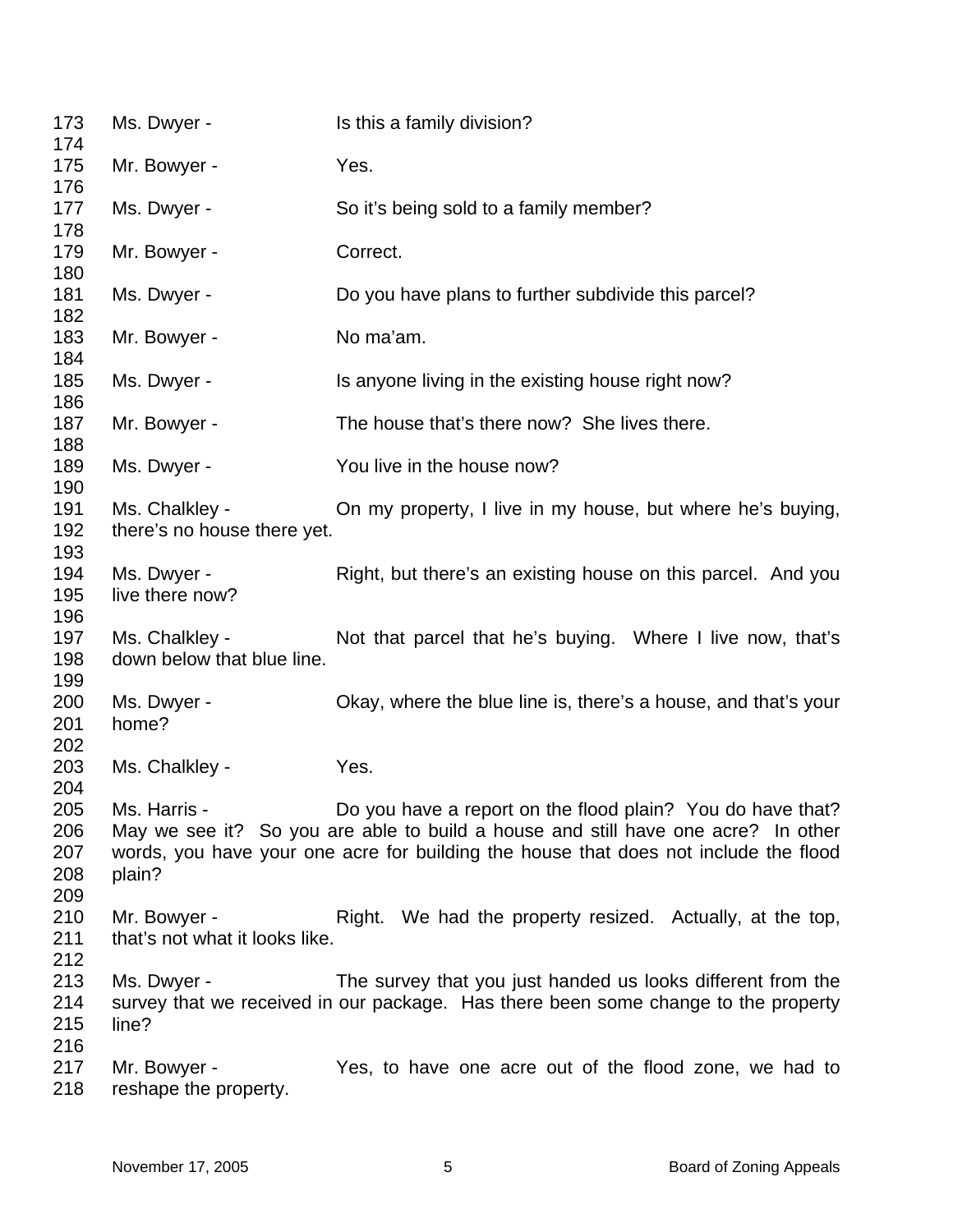| 219 |                                                     |                                                                                           |
|-----|-----------------------------------------------------|-------------------------------------------------------------------------------------------|
| 220 | Ms. Dwyer -                                         | We do have one plat that matches it, but the site map that's                              |
| 221 | in our packet looks very different.                 |                                                                                           |
| 222 |                                                     |                                                                                           |
| 223 | Mr. Kirkland -                                      | The last plat shows probably what he has, I guess.                                        |
| 224 |                                                     |                                                                                           |
| 225 | Ms. Dwyer -                                         | So it's been redesigned in order to acquire property that's                               |
| 226 | out of the flood plain.                             |                                                                                           |
| 227 |                                                     |                                                                                           |
| 228 | Mr. Blankinship -                                   | And we have discussed that with the Department of Public                                  |
| 229 |                                                     | Works, and they confirmed that this is acceptable to them. I don't seem to have that in   |
| 230 |                                                     |                                                                                           |
|     | writing; we may have just done that over the phone. |                                                                                           |
| 231 |                                                     |                                                                                           |
| 232 | Ms. Dwyer -                                         | So the house is going to be located where it's indicated on                               |
| 233 |                                                     | this the survey that you handed to us? Because it's a very steep ravine. It's going to be |
| 234 |                                                     | very difficult to develop. That will all be taken care of in the Building Permit process. |
| 235 |                                                     |                                                                                           |
| 236 | Mr. Nunnally -                                      | Any further questions of the Board? Is anyone here in                                     |
| 237 |                                                     | opposition to this request? Hearing none, that concludes the case. A-97-2005,             |
| 238 | Christopher S. Bowyer.                              |                                                                                           |
| 239 |                                                     |                                                                                           |
| 240 | Ms. Harris -                                        | I move that we approve this.                                                              |
| 241 |                                                     |                                                                                           |
| 242 | Mr. Kirkland -                                      | Second.                                                                                   |
| 243 |                                                     |                                                                                           |
| 244 | Mr. Nunnally -                                      | Motion by Ms. Harris that we approve; seconded by Mr.                                     |
| 245 | Kirkland. All in favor, say aye.                    |                                                                                           |
| 246 |                                                     |                                                                                           |
| 247 | Mr. Wright -                                        | I have to abstain, Mr. Chairman, since I wasn't here to hear                              |
| 248 |                                                     | the evidence on the case initially. That was a deferred case, I believe.                  |
| 249 |                                                     |                                                                                           |
| 250 | Ms. Dwyer -                                         | No.                                                                                       |
| 251 |                                                     |                                                                                           |
| 252 | Ms. Harris -                                        | No.                                                                                       |
| 253 |                                                     |                                                                                           |
| 254 | Mr. Blankinship -                                   | It was one of the deferred, yes, it was heard last month.                                 |
| 255 |                                                     |                                                                                           |
| 256 | Mr. Wright -                                        | We didn't hear the evidence on it.                                                        |
| 257 |                                                     |                                                                                           |
| 258 | Ms. Dwyer -                                         | Didn't we hear it today?                                                                  |
| 259 |                                                     |                                                                                           |
| 260 | Mr. Wright -                                        | I didn't hear a whole lot of evidence. I just thought it was just                         |
| 261 | answering a couple of questions, but I abstain.     |                                                                                           |
| 262 |                                                     |                                                                                           |
| 263 | Mr. Nunnally -                                      | We've got three – did you vote yes, Ms. Dwyer?                                            |
| 264 |                                                     |                                                                                           |
|     |                                                     |                                                                                           |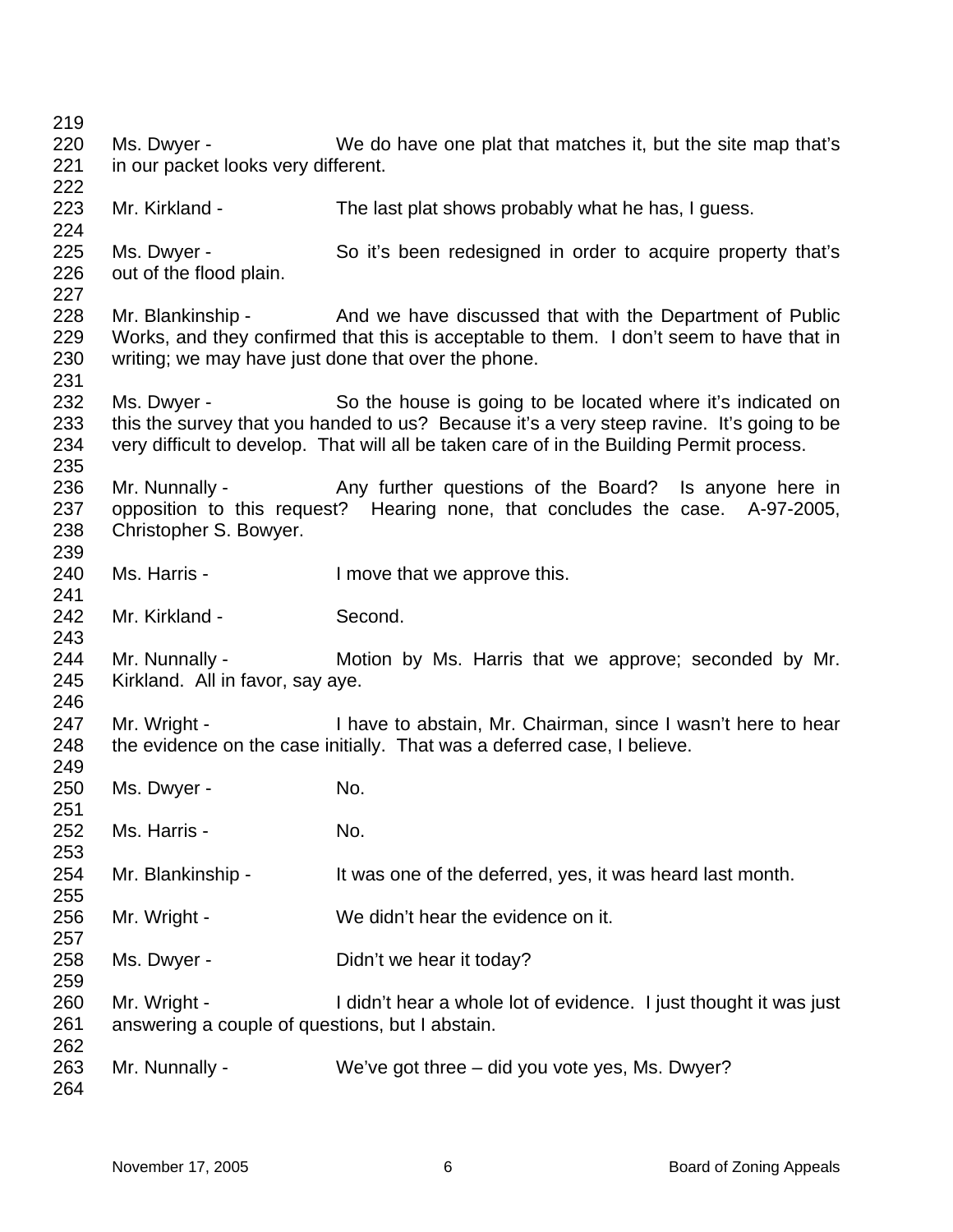| 265<br>266                             | Ms. Dwyer -                                                                                                                                                                                                                                                                                                                                                                                                                            | No, I voted to approve.                                                                                                                                                                                                                                                                                                            |             |
|----------------------------------------|----------------------------------------------------------------------------------------------------------------------------------------------------------------------------------------------------------------------------------------------------------------------------------------------------------------------------------------------------------------------------------------------------------------------------------------|------------------------------------------------------------------------------------------------------------------------------------------------------------------------------------------------------------------------------------------------------------------------------------------------------------------------------------|-------------|
| 267<br>268                             | Mr. Blankinship -                                                                                                                                                                                                                                                                                                                                                                                                                      | Yes, she voted yes.                                                                                                                                                                                                                                                                                                                |             |
| 269<br>270                             | Mr. Nunnally -                                                                                                                                                                                                                                                                                                                                                                                                                         | Okay, it's been approved.                                                                                                                                                                                                                                                                                                          |             |
| 271<br>272<br>273<br>274<br>275        |                                                                                                                                                                                                                                                                                                                                                                                                                                        | After an advertised public hearing and on a motion by Ms. Harris, seconded by Mr.<br>Kirkland, the Board granted application A-97-2005 for a variance to build a one-family<br>dwelling at 3914 Antioch Church Road (Parcel 847-712-2101 (part)). The Board<br>granted the variance subject to the following conditions:           |             |
| 276<br>277<br>278<br>279               | This variance applies only to the public street frontage requirement.<br>The<br>1.<br>minimum lot size shall be provided exclusive of the floodplain. All other applicable<br>regulations of the County Code shall remain in force.                                                                                                                                                                                                    |                                                                                                                                                                                                                                                                                                                                    |             |
| 280<br>281<br>282<br>283<br>284        | Approval of this request does not imply that a building permit will be issued.<br>2.<br>Building permit approval is contingent on Health Department requirements, including,<br>but not limited to, soil evaluation for a septic drainfield and reserve area, and approval<br>of a well location.                                                                                                                                      |                                                                                                                                                                                                                                                                                                                                    |             |
| 285<br>286<br>287<br>288<br>289        | 3.<br>At the time of building permit application, the applicant shall submit the<br>necessary information to the Department of Public Works to ensure compliance with the<br>requirements of the Chesapeake Bay Preservation Act and the code requirements for<br>water quality standards.                                                                                                                                             |                                                                                                                                                                                                                                                                                                                                    |             |
| 290<br>291<br>292                      | 4.                                                                                                                                                                                                                                                                                                                                                                                                                                     | The applicant shall present proof with the building permit application that an<br>easement to the property for ingress, egress and utilities has been obtained.                                                                                                                                                                    |             |
| 293<br>294<br>295<br>296               | 5.                                                                                                                                                                                                                                                                                                                                                                                                                                     | The owners of the property, and their heirs or assigns, shall accept responsibility<br>for maintaining access to the property until such a time as the access is improved to<br>County standards and accepted into the County road system for maintenance.                                                                         |             |
| 297<br>298<br>299<br>300               | Affirmative:<br>Negative:<br>Wright<br>Abstain:                                                                                                                                                                                                                                                                                                                                                                                        | Dwyer, Harris, Kirkland, Nunnally                                                                                                                                                                                                                                                                                                  | 4<br>0<br>1 |
| 301<br>302<br>303<br>304<br>305<br>306 | The Board granted this request, as it found from the evidence presented that, due to the<br>unique circumstances of the subject property, strict application of the County Code<br>would produce undue hardship not generally shared by other properties in the area, and<br>authorizing this variance will neither cause a substantial detriment to adjacent property<br>nor materially impair the purpose of the zoning regulations. |                                                                                                                                                                                                                                                                                                                                    |             |
| 307<br>308<br>309<br>310               | Mr. Blankinship -                                                                                                                                                                                                                                                                                                                                                                                                                      | Mr. Chairman, the next three all go together, and I'm going<br>to call them together. All are from Willbrook LLC, request a variance from Section 24-<br>94 to build a one-family dwelling. The first one is at 4804 Sadler Oaks Court; the<br>second is at 4737 Denali Drive; the third is at 4812 Sadler Oaks Court. They're all |             |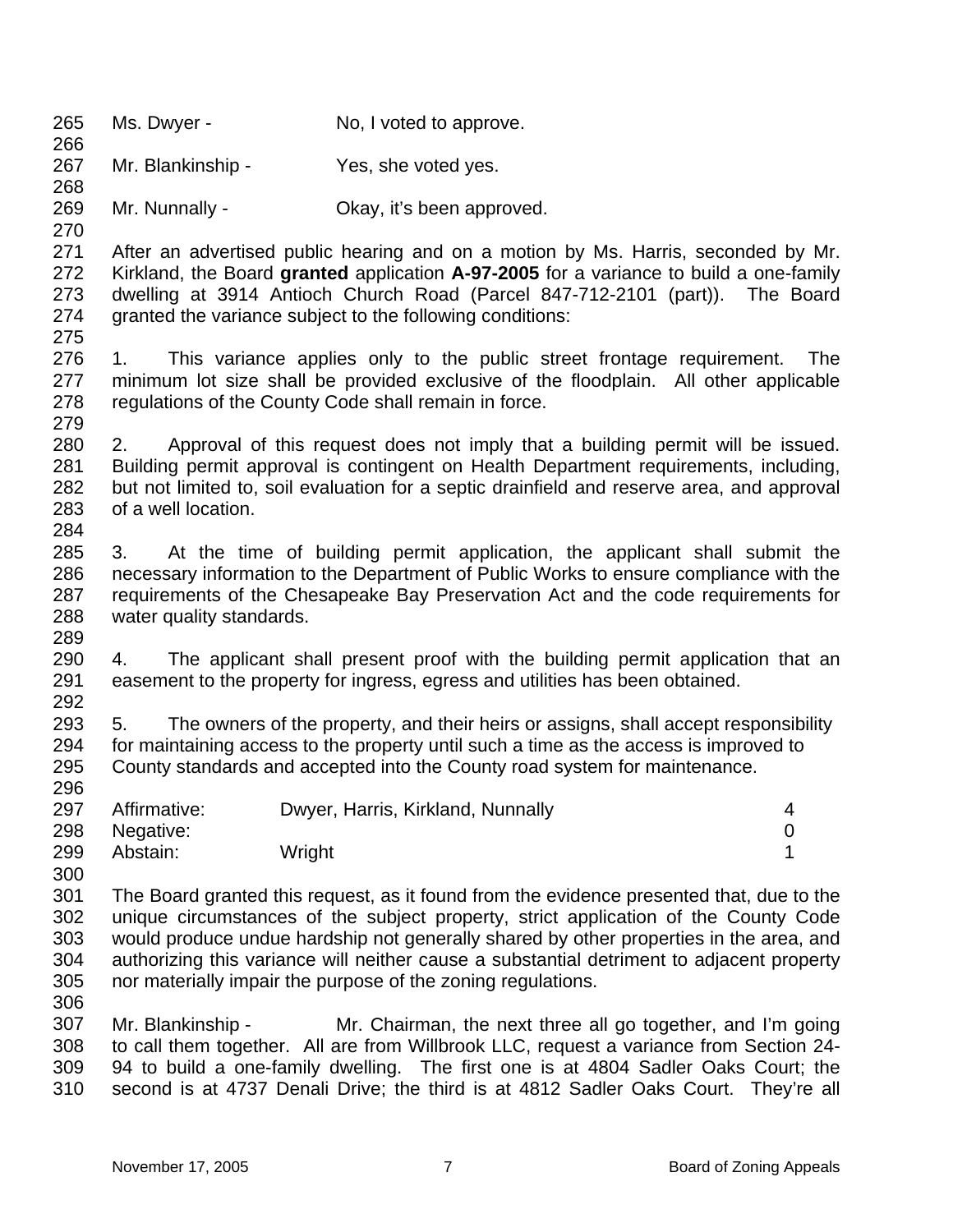- 311 312 313 zoned R-3C, One-family Residence District (Conditional) in the Three Chopt magisterial district. In the first one the rear yard setback is not met, the second one also, and the third one the rear yard setback and the setback for a deck are not met.
- 314 315 316 317 318 319 320 321 **A-100-2005 WILLBROOK LLC** requests a variance from Section 24-94 to build a one-family dwelling at 4804 Sadler Oaks Court (Sadler Oaks) (Parcel 747-766-8083), zoned R-3C, One-family Residence District (Conditional) (Three Chopt). The rear yard setback is not met. The applicant proposes 37 feet rear yard setback, where the Code requires 40 feet rear yard setback. The applicant requests a variance of 3 feet rear yard setback.
- 323 324 325 326 327 328 329 330 **A-101-2005 WILLBROOK LLC** requests a variance from Section 24-94 to build a one-family dwelling at 4737 Denali Drive (Sadler Oaks) (Parcel 748-766-6091), zoned R-3C, One-family Residence District (Conditional) (Three Chopt). The rear yard setback is not met. The applicant proposes 35 feet rear yard setback, where the Code requires 40 feet rear yard setback. The applicant requests a variance of 5 feet rear yard setback.
- 331 332 333 334 335 336 337 338 339 340 **A-102-2005 WILLBROOK LLC** requests a variance from Sections 24-94 and 24-95(i)(1) to build a one-family dwelling and a deck at 4812 Sadler Oaks Court (Sadler Oaks) (Parcel 747-766-9987), zoned R-3C, One-family Residence District (Conditional) (Three Chopt). The rear yard setback and rear yard setback for a deck are not met. The applicant has 26 feet rear yard setback for the dwelling and 25 feet rear yard setback for the deck, where the Code requires 40 feet rear yard setback for the dwelling and 30 feet rear yard setback for the deck. The applicant requests a variance of 14 feet rear yard setback for the dwelling and 5 feet rear yard setback for the deck.
- 342 343 344 Mr. Nunnally - Is anyone else here interested in this case? If so, please stand and raise your right hand.
- 345 346 Mr. Blankinship - Do you swear that the testimony you are about to give is the truth, the whole truth, and nothing but the truth, so help you God?
- 348 349 350 351 352 353 354 355 356 Mr. Farmer - I do. Neil Farmer. I'm just requesting this variance, basically because the houses that have been built in this subdivision ended up being larger than we initially planned and more expensive. These three that we are doing now, if we're not allowed the variance, we'll have to build a little bit smaller houses, so we were trying to get the variance to make the houses conform with all the other houses in the neighborhood to maintain property values and have it conform with everything else in there. We're trying to make it nice to all the neighbors and the whole community so all the houses will be similar in size and shape and price, instead of having three smaller ones, by just a small amount. We just have to put a different house plan on there.

341

347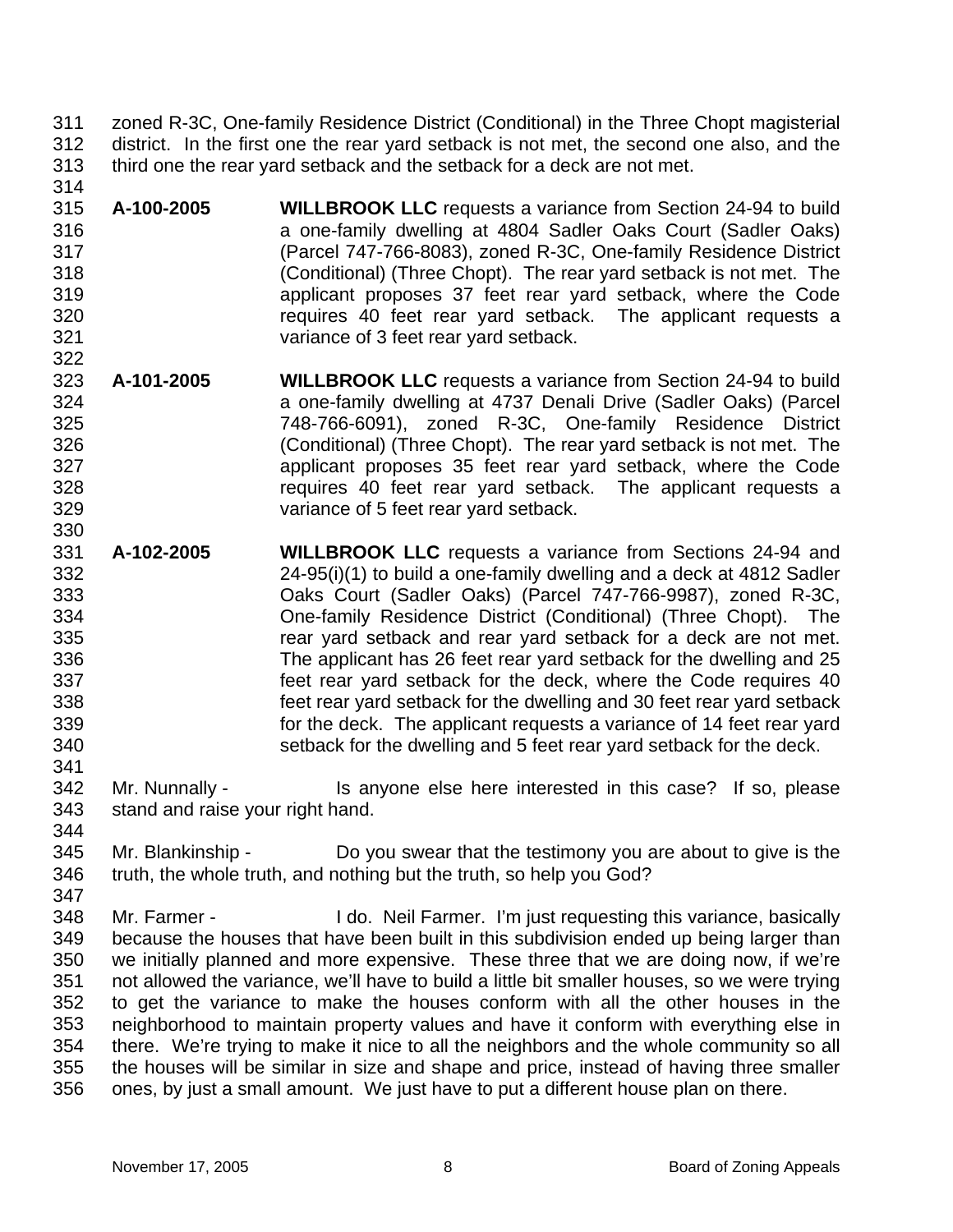- 358 359 Mr. Wright - It is clear, however, that you can build a house on this property, within the current zoning requirements?
- 360 361 362 363 Mr. Farmer - Yes sir, we could build a house; it would just have to be smaller. We've got a tree preservation area behind it and that encroached onto the buildable lot area also, for the setback.
- 364 365 Mr. Nunnally - Are all the other lots larger than these three?
- 366 367

Mr. Farmer - Yes sir.

- 368 369 370 371 372 373 374 375 376 377 378 Ms. Dwyer - Mr. Farmer, as I look at the staff report, it says the buildable area, in the first case, for example, varies in width from 55 to 75 feet, in depth from 38 to 49, and as I do the math, it looks like you could have over a 2,000 square foot home, just with a single floor on that lot, just looking at the minimum buildable area, looking at the shortest width and depth. Now I appreciate that you can't build a house that will fill that whole space, because it's going to be an unusual space, given the shape of the lot. On the other hand, it does seem to me that if you build a two-story house, and I'm looking at the minimum lot width and depth, and you can get 2,000 square feet with a single story, you could certainly get a 4,000 square foot house with two stories. What square footage are you looking for?
- 379 380 381 382 383 384 385 386 387 388 Mr. Farmer - We do have a 2,000 square foot minimum house, which we've proffered in there, but most of the houses that have been built in there have been larger. Most have been 2,600 to 2,800 square feet. My builder's here if you've got any more specific questions, but basically, the houses have been built larger than 2,000 square feet. Like Mr. Wright said, we can build a house in there, and we're just trying to conform with the other houses that have been built in there, and make it so that all the houses sell for \$400,000; that's what they're selling for right now. If we build a smaller house, that will end up being \$100,000 less, which I don't think is very nice, and I don't want to do that to the neighbors.
- 389

394

- 390 391 392 Ms. Dwyer - I guess my point is moot to a degree, because you have reasonable use of the land.
- 393 Mr. Farmer - We do.
- 395 396 397 398 399 400 Ms. Dwyer - To that extent, we don't have the authority to grant this variance anyway. But even beyond that, it seems to me that you have plenty of space to build a 2,600 square foot home. Looking at the numbers, you may not be able to use a standard model or plan that you have, but it seems to me that there's plenty of buildable area that would allow you to do that.
- 401 402 Mr. Farmer - Not that it won't look like it's conforming with the rest of the houses. We've been playing with this for about a year, and I guess you can engineer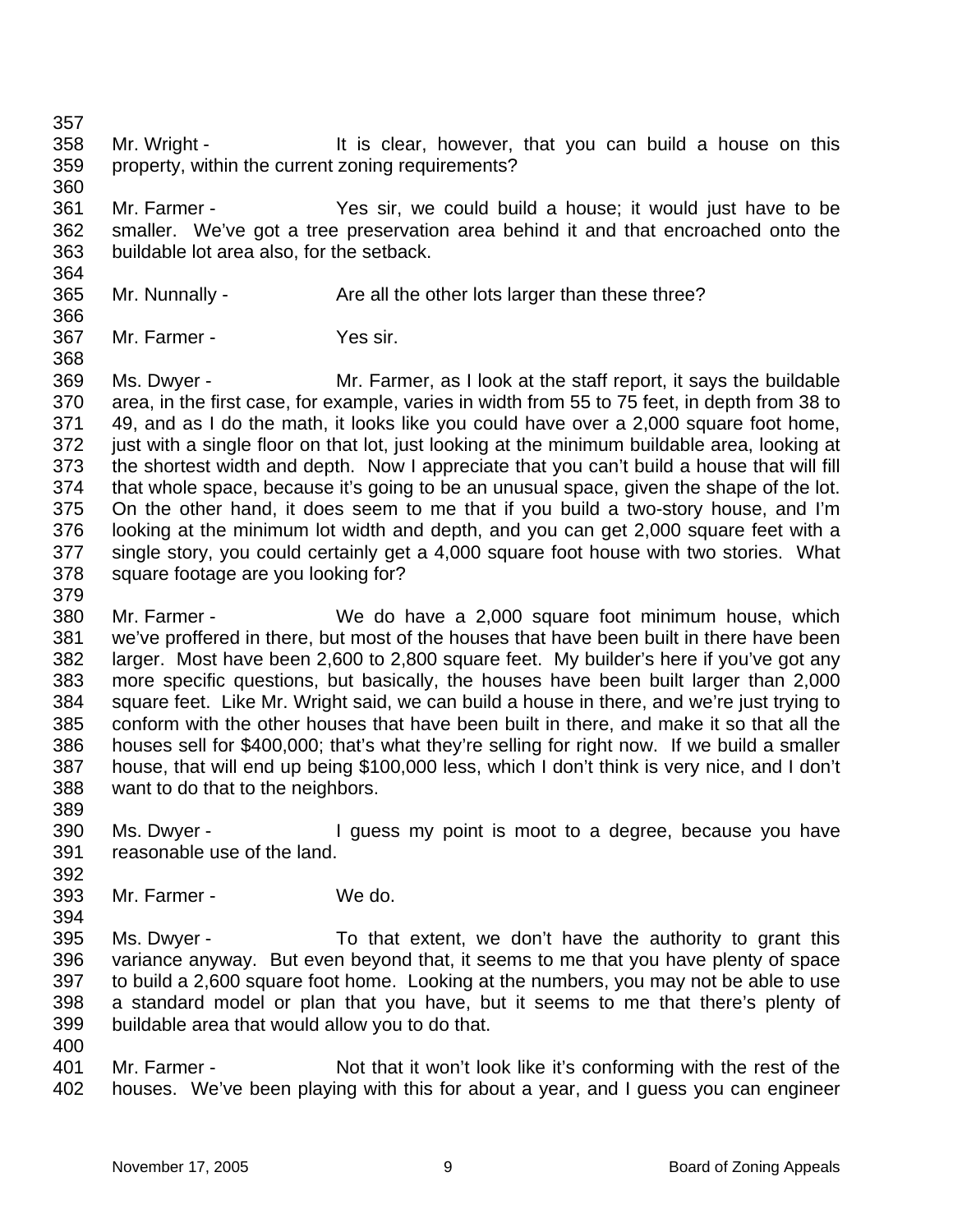403 404 405 406 407 408 409 410 411 412 413 414 415 416 417 418 419 420 421 422 423 424 425 426 427 428 429 430 431 432 433 434 435 436 437 438 439 440 441 442 443 444 445 446 447 448 anything, but from what my engineer has told me, that what we want to build, what everything else is in there is Colonial two-story, it would benefit everybody to have a little bit larger house with the same footprint of the other houses that we have in there. We've talked to the neighbors, and they're in support of this. They don't have a problem with this, so that's my opinion. I'm not a professional engineer; I'm not a P. E., but that's the advice that I was given. Mr. O'Kelly - **Mr. Farmer, have the common areas been conveyed to the** homeowners' association? Mr. Farmer - No, not yet. Mr. O'Kelly - So you still control those? You still own them? Mr. Farmer - Yes sir. We still have the common area, even though there's not a whole lot of common area, but we can't go back into the easements or the tree preservation area. We still do have the common area and probably will have it until June or July. Mr. O'Kelly - Would it be possible to reconfigure several of these lots to incorporate a portion of the common area, so you can meet the rear yard setback? Mr. Farmer - The Muslim Con't know – wouldn't that require rezoning? Mr. O'Kelly - I don't think it would require rezoning, no. Mr. Farmer - Thad not checked in that; I just was relying on the advice of our engineer, who told us that this was the only way we could go, was to put up houses that were similar to the other ones in the neighborhood. Their opinion was that we couldn't go back and encroach on the common area. That's common area, and we've got easements back there, and tree preservation area, and we have to stay off of those setbacks. Ms. Harris - When your plot plan was developed, did you foresee the problem you would have with these three lots, and are there more lots that will not meet the specifications? Mr. Farmer - No ma'am, I did not foresee this as a problem, because 2,000 square foot homes are pretty good size homes, and like Ms. Dwyer says, we can build on the lots, just the markets taking off, we've been in a very robust economy. People want bigger houses with bigger bells and whistles. When this was done, probably rezoned three to four years ago, this was envisioned as a certain price neighborhood, and it's jumped up in size, and people want larger homes. These are the only lots that we have left that would be under this situation; the other ones are all sold and are being built on right now. The subdivision was, I think, 35 lots; we have 14 that are being constructed and built. Every one of them is sold except for these. The only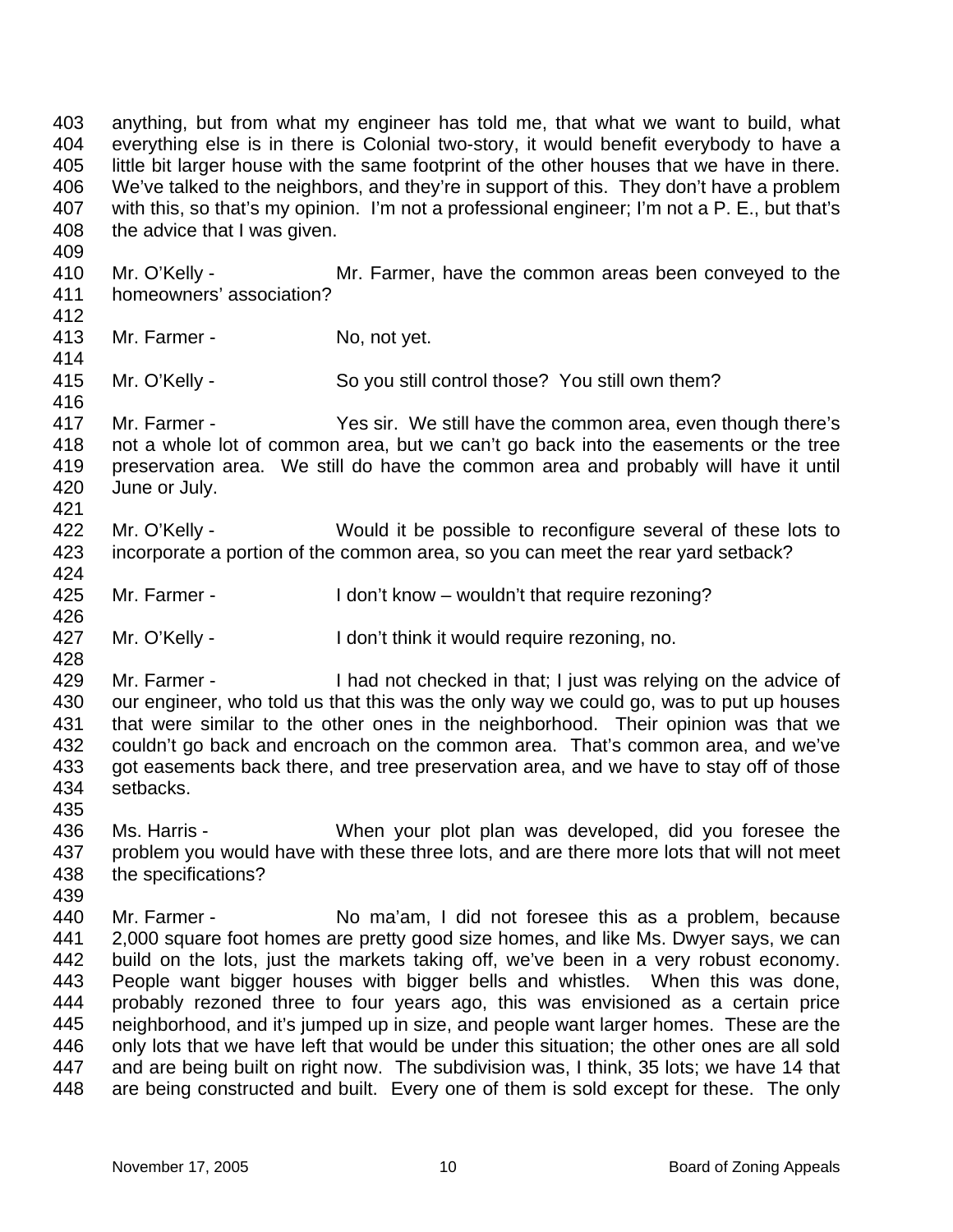449 450 451 452 453 454 455 456 457 458 459 460 461 462 463 464 465 466 467 468 469 470 471 472 473 474 475 476 477 478 479 480 481 482 483 484 485 486 487 488 489 490 491 492 493 494 reason these are not sold is because we were going through this process. We have people who want them if we are allowed this variance, so we have people who want to buy the houses if we can put the larger house, which is the same as everything else in the neighborhood, to conform with the neighborhood, so we have people who want to buy these three if it is granted. We don't have any other lots, and Dave knows this from looking at everything; we don't have any other lots that are left under this situation. These are the only three lots, to answer your question. The rest are already sold, and ten of the remaining 14 are under construction. The other four will start as soon as we get building permits. It's just really trying to conform with the rest of the neighborhood. Mr. Nunnally - Any further questions of the Board? Is anyone else here interested in this case, any opposition to this request? Hearing none, that concludes the case. A-100-2005, A-101, A-102  $-$  you want to call them together? Mr. Blankinship - Call them separately if you would. Mr. Nunnally - A-100-2005 Willbrook LLC. Mr. Wright - Move we deny it. Mr. Kirkland - Second. Mr. Nunnally - **Motion by Mr. Wright to deny it; second by Mr. Kirkland.** All in favor, say aye. Ms. Dwyer - The Mr. Chairman, if we could get on the record the reason for that, I think that would be helpful. I would just say that I agree with the motion to deny because the case does not meet the standard of the Cochran case; they have reasonable use of the ……………………………. Mr. Wright - **Example 20** ..........yes, basis for the denial is that they have reasonable use of the property without the variance. Mr. O'Kelly - I think, too, that in situations too, that abut the common area, that are still controlled by the developer, he can subdivide those lots and meet the setback requirements. Ms. Dwyer - And it appears that he can easily build a 2600 square –foot house on this property, maybe using his standard floor plans, but even beyond the reasonable use issue. He can certainly do what he wants to do, it seems to me, within the buildable area. Ms. Harris - Certainly there are other options, quite a few options. Mr. Nunnally - Ckay, it's been denied.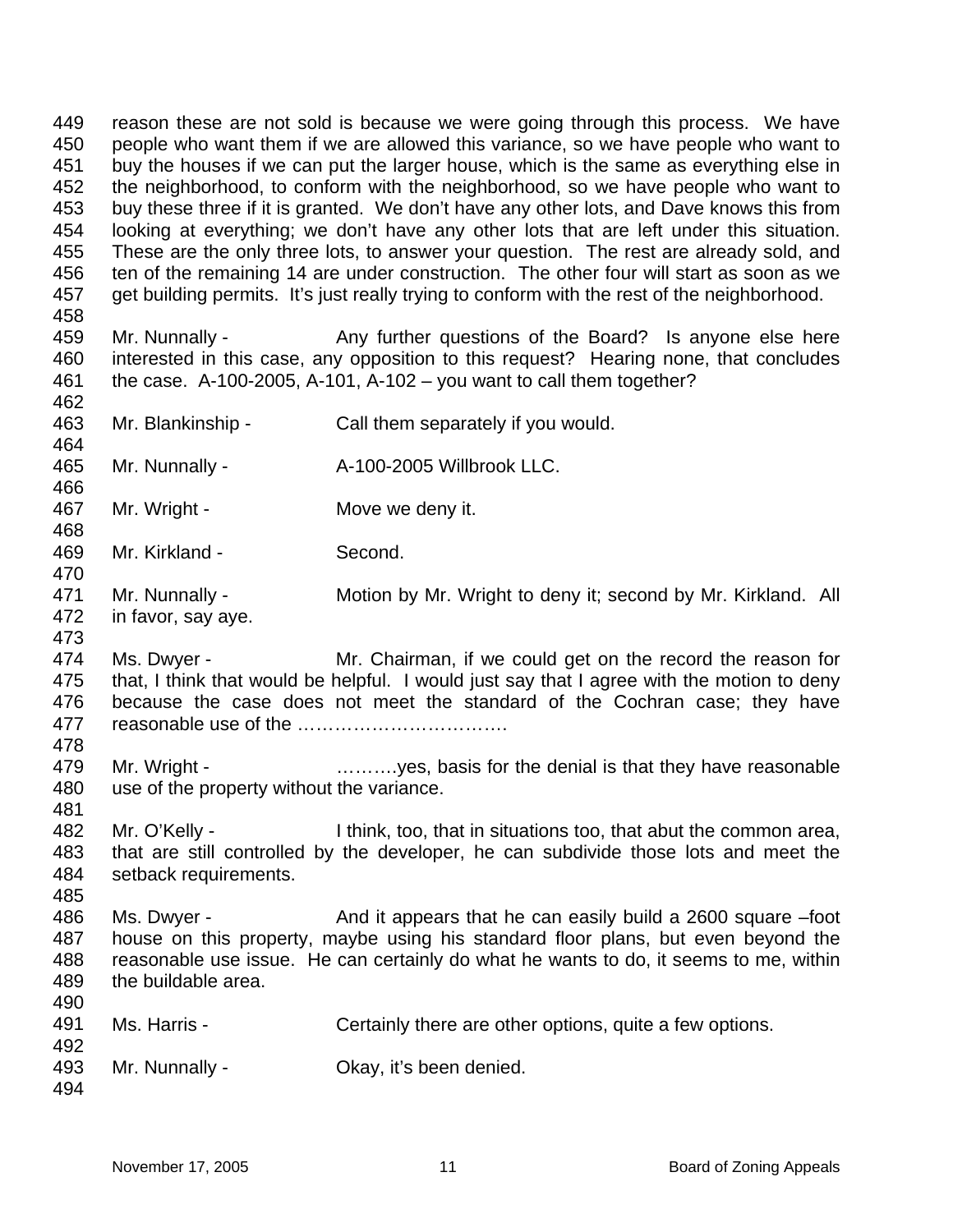495 496 497 498 499 500 501 502 503 504 505 506 507 508 509 510 511 512 513 514 515 516 517 518 519 520 521 522 523 524 525 526 527 528 529 530 531 532 533 534 535 536 537 538 539 540 After an advertised public hearing and on a motion by Mr. Wright, seconded by Mr. Kirkland, the Board **denied** application **A-100-2005** for a variance to build a one-family dwelling at 4804 Sadler Oaks Court (Sadler Oaks) (Parcel 747-766-8083). Affirmative: Dwyer, Harris, Kirkland, Nunnally, Wright 5 Negative: 0 Absent: 0 The Supreme Court of Virginia has determined that a board of zoning appeals may grant a variance only after finding that the zoning ordinance "interferes with all reasonable beneficial uses of the property, taken as a whole" (Cochran v. Fairfax County BZA, 267 Va. 756 (2004). Mr. Nunnally - A-101-2005. Mr. Wright - Move we deny it, for the same reasons that we just stated for the other case. Ms. Dwyer - Second. Mr. Nunnally - **Moved by Mr. Wright to deny**; seconded by Ms. Dwyer. All in favor, say aye. It's been denied. After an advertised public hearing and on a motion by Mr. Wright, seconded by Ms. Dwyer, the Board **denied** application **A-101-2005** for a variance to build a one-family dwelling at 4737 Denali Drive (Sadler Oaks) (Parcel 748-766-6091). Affirmative: Dwyer, Harris, Kirkland, Nunnally, Wright 5 Negative: 0 Absent: 0 The Supreme Court of Virginia has determined that a board of zoning appeals may grant a variance only after finding that the zoning ordinance "interferes with all reasonable beneficial uses of the property, taken as a whole" (Cochran v. Fairfax County BZA, 267 Va. 756 (2004). Mr. Nunnally - A-102-2005. Mr. Wright - Move we deny it for the same reasons stated for the other two cases. Ms. Dwyer - Second. Mr. Nunnally - The Mr. Wright moved to deny; seconded by Ms. Dwyer. It's been denied.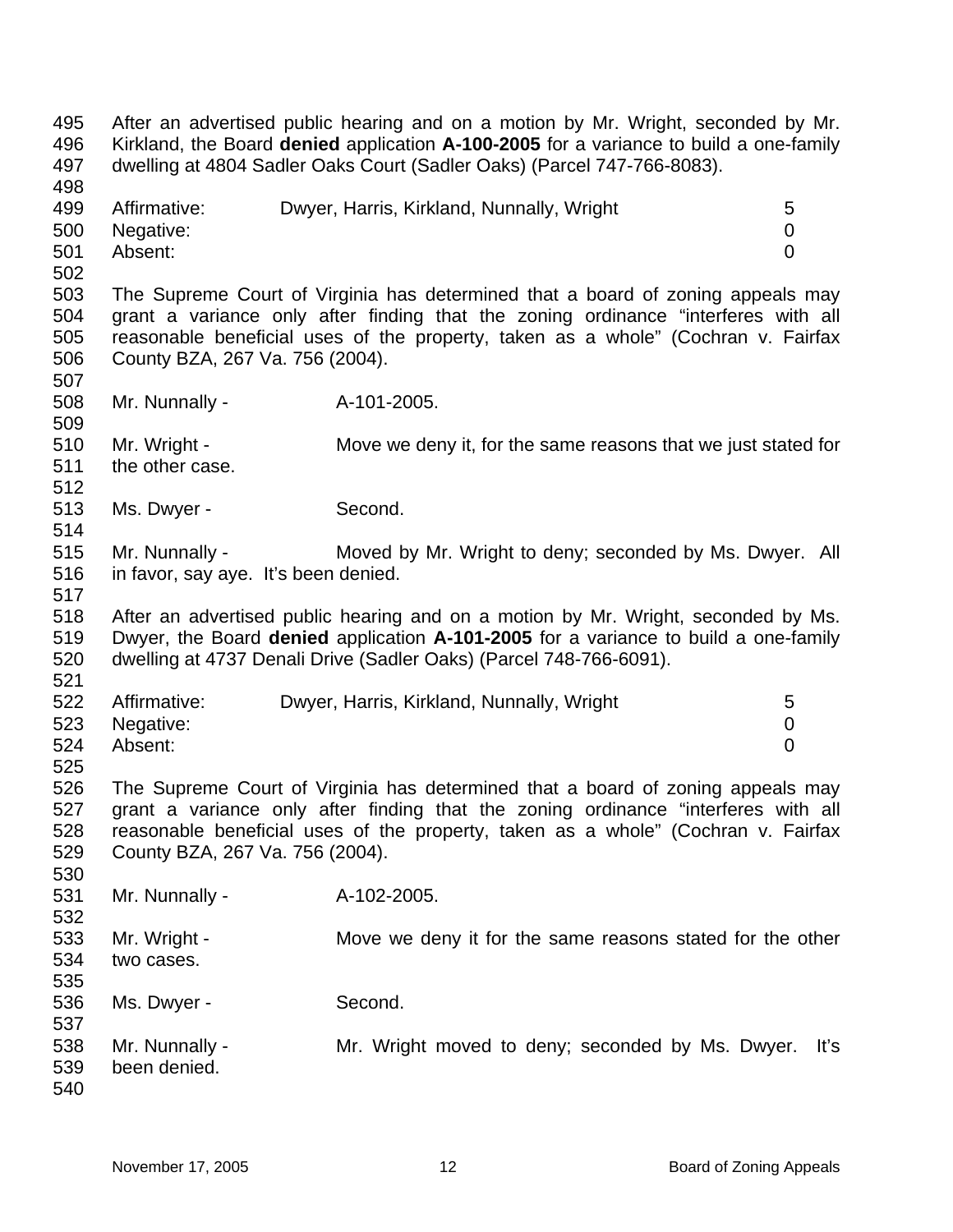| 541<br>542                                                                       |                                                                                                                                                                                                                                                                                                                                                                                                                                                                                                                                                                                                                                                                                                                                                                                                                                                                                                                                                                                                                                                                                                  | (Voice from audience) A-101 is what you should have called, right?                                                                                                                                                                                          |                          |
|----------------------------------------------------------------------------------|--------------------------------------------------------------------------------------------------------------------------------------------------------------------------------------------------------------------------------------------------------------------------------------------------------------------------------------------------------------------------------------------------------------------------------------------------------------------------------------------------------------------------------------------------------------------------------------------------------------------------------------------------------------------------------------------------------------------------------------------------------------------------------------------------------------------------------------------------------------------------------------------------------------------------------------------------------------------------------------------------------------------------------------------------------------------------------------------------|-------------------------------------------------------------------------------------------------------------------------------------------------------------------------------------------------------------------------------------------------------------|--------------------------|
| 543                                                                              | Mr. Nunnally -                                                                                                                                                                                                                                                                                                                                                                                                                                                                                                                                                                                                                                                                                                                                                                                                                                                                                                                                                                                                                                                                                   | We've already called A-101; now we're on A-102. We just                                                                                                                                                                                                     |                          |
| 544                                                                              | voted on A-102. It's been denied.                                                                                                                                                                                                                                                                                                                                                                                                                                                                                                                                                                                                                                                                                                                                                                                                                                                                                                                                                                                                                                                                |                                                                                                                                                                                                                                                             |                          |
| 545<br>546<br>547                                                                | Mr. Blankinship -<br>vote was 5-0.                                                                                                                                                                                                                                                                                                                                                                                                                                                                                                                                                                                                                                                                                                                                                                                                                                                                                                                                                                                                                                                               | Did you call the question there; I was distracted. And the                                                                                                                                                                                                  |                          |
| 548<br>549                                                                       | Mr. Nunnally -                                                                                                                                                                                                                                                                                                                                                                                                                                                                                                                                                                                                                                                                                                                                                                                                                                                                                                                                                                                                                                                                                   | Yes, I did, 5-0.                                                                                                                                                                                                                                            |                          |
| 550<br>551<br>552<br>553<br>554                                                  | After an advertised public hearing and on a motion by Mr. Wright, seconded by Ms.<br>Dwyer, the Board denied application A-102-2005 for a variance to build a one-family<br>dwelling and a deck at 4812 Sadler Oaks Court (Sadler Oaks) (Parcel 747-766-9987).                                                                                                                                                                                                                                                                                                                                                                                                                                                                                                                                                                                                                                                                                                                                                                                                                                   |                                                                                                                                                                                                                                                             |                          |
| 555<br>556<br>557                                                                | Affirmative:<br>Negative:<br>Absent:                                                                                                                                                                                                                                                                                                                                                                                                                                                                                                                                                                                                                                                                                                                                                                                                                                                                                                                                                                                                                                                             | Dwyer, Harris, Kirkland, Nunnally, Wright                                                                                                                                                                                                                   | 5<br>0<br>$\overline{0}$ |
| 558<br>559<br>560<br>561<br>562<br>563                                           | The Supreme Court of Virginia has determined that a board of zoning appeals may<br>grant a variance only after finding that the zoning ordinance "interferes with all<br>reasonable beneficial uses of the property, taken as a whole" (Cochran v. Fairfax<br>County BZA, 267 Va. 756 (2004).                                                                                                                                                                                                                                                                                                                                                                                                                                                                                                                                                                                                                                                                                                                                                                                                    |                                                                                                                                                                                                                                                             |                          |
| 564<br>565<br>566<br>567<br>568                                                  | <b>UP-28-2005</b>                                                                                                                                                                                                                                                                                                                                                                                                                                                                                                                                                                                                                                                                                                                                                                                                                                                                                                                                                                                                                                                                                | <b>RESOURCE</b><br>DEVELOPMENT ASSOCIATES<br>requests<br>conditional use permit pursuant to Sections 24-52(d) and 24-103 to<br>extract materials from the earth at 1801 Kingsland Road (Parcel<br>818-676-5915), zoned A-1, Agricultural District (Varina). | - a                      |
| 569<br>570<br>571                                                                | Mr. Nunnally -<br>stand and raise your right hand and be sworn in.                                                                                                                                                                                                                                                                                                                                                                                                                                                                                                                                                                                                                                                                                                                                                                                                                                                                                                                                                                                                                               | Is anyone else here interested in this case? If so, please                                                                                                                                                                                                  |                          |
| 572<br>573<br>574                                                                | Mr. Blankinship -<br>Do you swear that the testimony you are about to give is the<br>truth, the whole truth, and nothing but the truth, so help you God?                                                                                                                                                                                                                                                                                                                                                                                                                                                                                                                                                                                                                                                                                                                                                                                                                                                                                                                                         |                                                                                                                                                                                                                                                             |                          |
| 575<br>576<br>577<br>578<br>579<br>580<br>581<br>582<br>583<br>584<br>585<br>586 | I do. I'm Courtney Fisher. My request here today is simply a<br>Ms. Fisher -<br>continuance of a previously issued conditional use permit. The County first issued this<br>permit in 1990, and it's been renewed every two years since. The request is simply to<br>continue this conditional use permit. The staff evaluation notes that there's been little, if<br>any, activity at the site in the past two years. It also notes the reclamation plan shows a<br>pond surrounded by slopes no steeper than 3 to 1, and notes that the Department of<br>Public Works is satisfied with the erosion control in place. I would like you to take notice<br>that sheet 2 of 4 of our EDA drawings shows that rather than a pond, as previously<br>shown, the owners would like to mound the dirt, to continue to reclaim, but also to<br>mound the dirt at the end of the permit cycle, which the owners will have many more<br>years yet to come of excavating, but at the very end they do want to mound the dirt,<br>import some material, rather than have a pond, as was previously the plan. |                                                                                                                                                                                                                                                             |                          |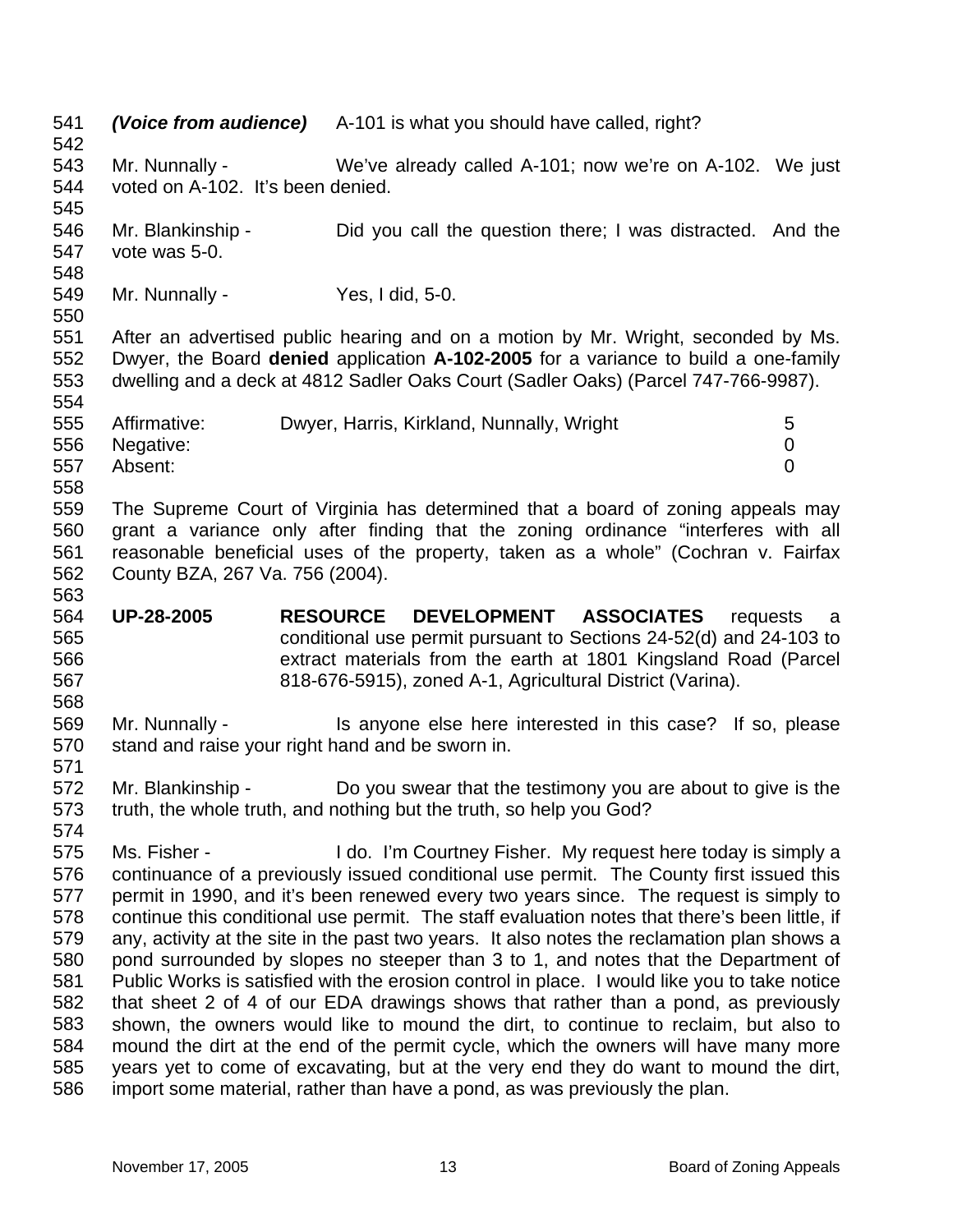587 588 589 590 591 Ms. Dwyer - What's the rationale for mounding the dirt as opposed to having the pond? Ms. Fisher - S. B. Cox is one of the largest, if not the largest, demo

592 593 594 595 contractors in the area. They have a lot of material that they need to dispose of. Previously they thought that the pond would be an amenity to a future subdivision, but at this point in their business operations, they feel that importing fill may be better suited to their business operations.

596 597

598

Ms. Dwyer - What kind of fill would they use?

599 600 601 Ms. Fisher - **Inert material – earth, concrete, brick** – nothing that is hazardous, nothing biodegradable, all inert materials.

- 602 603 604 Mr. Blankinship - If you refer to condition # 25, you'll see the restrictions on off-site generated material.
- 605 606 607 608 609 610 Ms. Fisher - That was the other thing I did want to mention. Staff did bring in # 25, it seemed to me that was directing that the owners should ask permission each time a load is proposed to be brought into the site, and I would like to suggest to the Board that it might be a cumbersome burden, both to the County and to the owner, to ask permission each time. That may be several times a day.
- 611 612 613 614 615 616 617 Mr. Blankinship - We don't need it for each truck, but if you have an idea of a job that's coming in, that you're going to be filling for so many days or so many weeks, the specifics of where the materials are coming from, and what's going to be put in there, and how many truckloads or yards or whatever you think are going to be brought in. That's how it's usually handled, not day-by-day or truck-by-truck, but normally when these requests come in, it's for a substantial amount of material and may take weeks to bring it all in, and we would approve that all at once.
- 618

619 620 621 622 623 624 Ms. Fisher - What I'd like to try to suggest is that rather than a request each time, even for a load, should it take a couple of weeks, is that the applicant keep detailed records of what he's bringing in for each job, and that's required for a number of different entities, is that they continue to keep those monthly logs and records, and that they be available to the County Director of Planning, at any time upon request.

- 625 626 627 628 629 630 Ms. Dwyer - It sounds like you've made a number of changes to the request since the last time this was approved, with this being a fairly major one. So you're suggesting that we amend # 25. Since this is a new proposal that you're making, I need to be clear about what specific conditions that you want to change, and what the specific differences are between this request and the one that was previously approved.
- 631 632 Ms. Fisher - The major difference is that previously on your sheet 1 of 4, of the site plan, you can see where that's showing a pond to be excavated. This new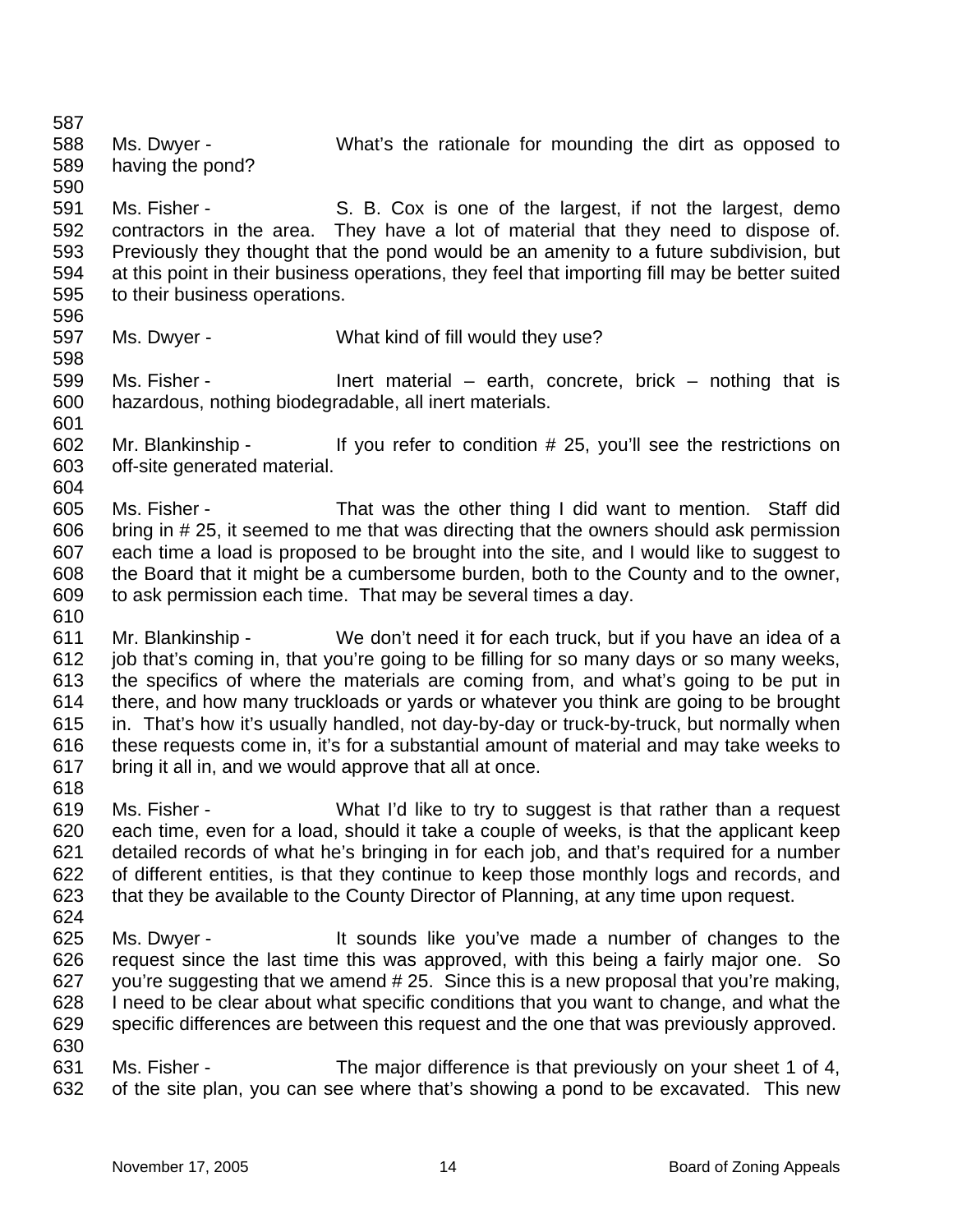633 634 635 636 637 638 639 640 641 642 643 644 645 646 647 648 649 650 651 652 653 654 655 656 657 658 659 660 661 662 663 664 665 666 667 668 669 670 671 672 673 674 675 676 677 678 sheet, 2 of 4, you can see an October 12, 2005, revision date on it. This proposal shows that instead of a valley resulting in a lake, sort of amenity, the applicant would like to be able to, at the end of the mining period, be able to mound the dirt. Again, this permit was first issued in 1990; the owners have indicated to me that they may have another 15 more years of mining, but the current thinking is, rather than to leave the site as a pond, that they'd like to have the ability to mound material from various other jobs. This may not happen until the end of the 15 years, but since this thought's occurring to them now, they wanted to let the Board of Zoning Appeals know, rather than bring it up 10 years down the road. Ms. Dwyer - So page 1 represents what the previous Board approved what is represented on drawing 1 of 4. And drawing 2 of 4 represents the new proposal, which would be mounding the hole in the ground, rather than turning it into a pond. Ms. Fisher - Yes ma'am. Mr. Blankinship - Another way to say that would be that page 1 is the existing conditions, and showing the mining activity, and page 2 is the reclamation plan, showing how it will be when completed. Mr. Wright - Is this a major departure from what had been considered before? Mr. Blankinship - Yes sir, I would say so. Ms. Dwyer - Our staff report talks about the reclamation plan shows a pond surrounded by slopes, so it seems to me that we do not have a staff report that considers the new proposal. It says to me that the County hasn't looked at it. Mr. Wright - That's my concern. Mr. Blankinship, has this been considered by the staff? Mr. Blankinship - Apparently, as we prepared this report, we overlooked that. Mr. Wright - Doesn't the Board need the input of the staff as to major changes of this nature? This would be a major change in what has been done before. Ms. Dwyer - **What materials are being extracted?** Is this gravel or sand, or both? Ms. Fisher - Thelieve it's sand and gravel. Mr. Wright - My concern in your request to change # 25 is that you'd have all the materials, but that wouldn't indicate that they were approved by the County, and with material of this nature, I think that we would want to have some input and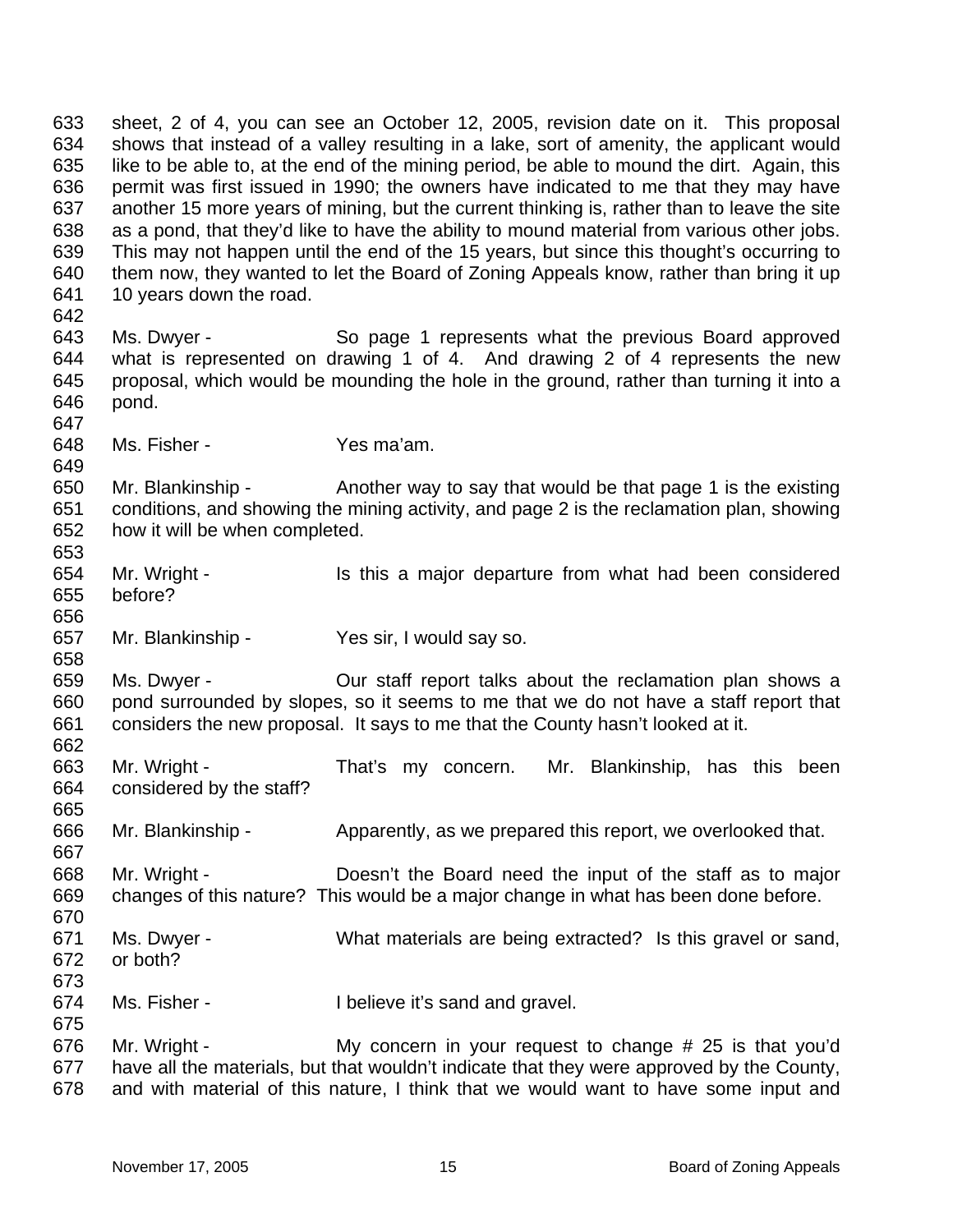679 680 681 682 683 684 685 686 687 688 689 690 691 692 693 694 695 696 697 698 699 700 701 702 703 704 705 706 707 708 709 710 711 712 713 714 715 716 717 718 719 720 721 722 723 724 control as to what was going in there, not wait till after you submit all these records and everything, and then we find something in there that we didn't think was proper, and it just doesn't seem to me to be practical to do it that way. Ms. Fisher - The State does manage this type of activity as well. Mr. Wright - This is the County of Henrico, and it's our responsibility to control it. Ms. Fisher - I understand, but just wanted to point out that not only is the applicant interested in meeting the County regulations, but they as well are answering to State regulations as well. They have several entities that are overlooking the wellbeing of the environment. Ms. Dwyer - That's good, and we do require that in our conditions. My thought is that we have a subdivision that's adjacent to this, that's been approved, that shows on our plat. This could very well be prime property for future subdivision, and I would like the assurance that the County officials have had a chance to look at your proposal and make sure that the change in reclamation plan will not diminish the value or the use of this land for future purposes such as a subdivision. Mr. Wright - I don't think we have enough information to consider this today before us. Mr. Blankinship - I don't see the written comments from Public Works in the file. I don't know what the situation is with that. I will point out that Ms. Fisher is well ahead of the game here. Their current permit runs through April, so I'm sure she'd like to have a decision today, but I think there is some room for the Board to defer the case. Mr. Wright - Christen atter, I'm not in a position to vote favorably unless I have something from the County that indicates that that has been considered and you can give us some input on it. Ms. Harris - Would there be any blasting in your operations at all? Ms. Fisher - The I don't believe there are any blasting operations. Ms. Harris - You said you've been rather inactive over the last two years? Ms. Fisher - That was the staff comment, yes ma'am. Ms. Harris - I would have to get a little more input from the owner if you would allow. Ms. Dwyer - That's fine, but he might need to be sworn.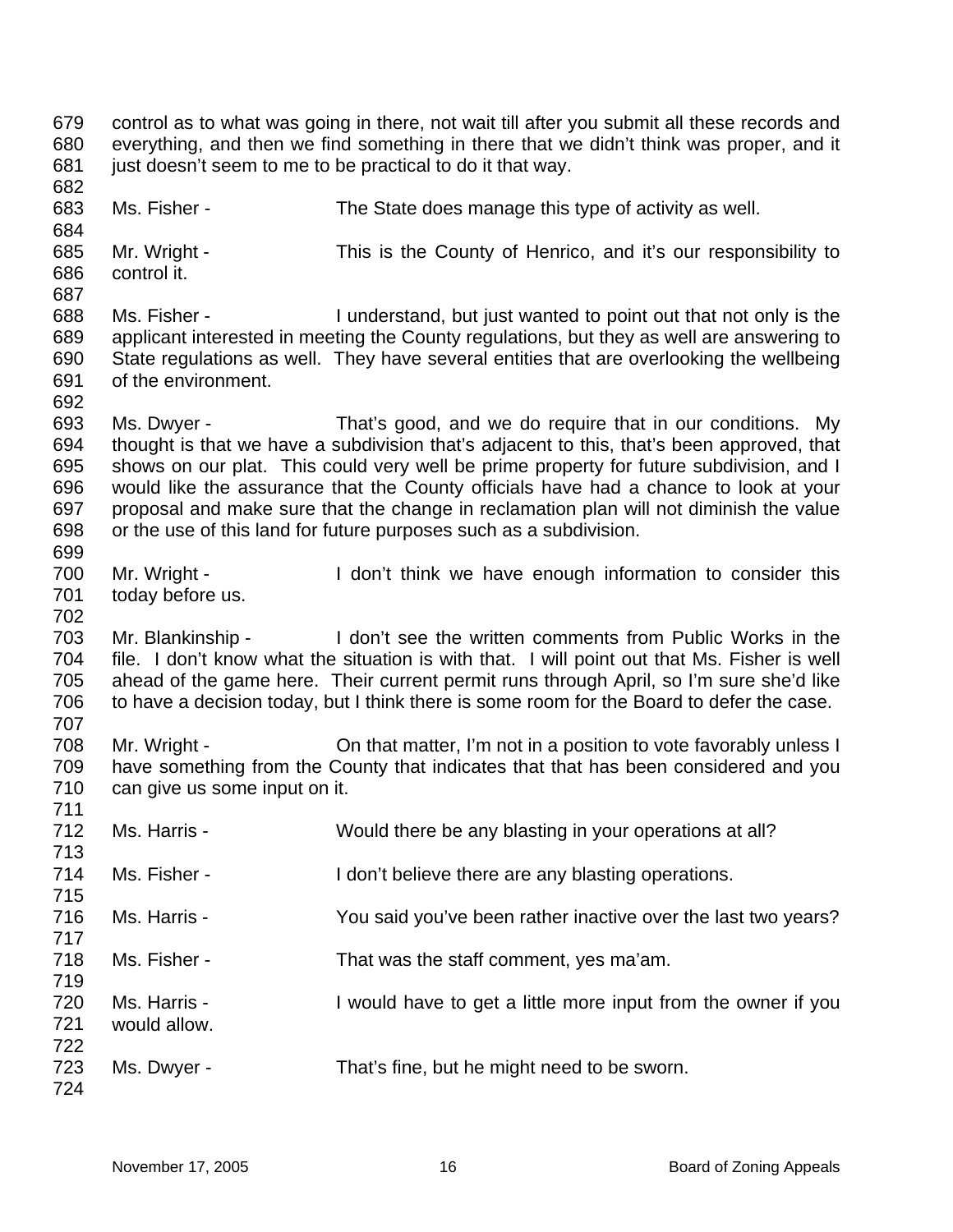725 726 727 728 729 730 731 732 733 734 735 736 737 738 739 740 741 742 743 744 745 746 747 748 749 750 751 752 753 754 755 756 757 758 759 760 761 762 763 764 765 766 767 768 769 770 Mr. Wright - The My recommendation is that we defer this matter, and all these questions, they can get information on, rather than take up a lot of time today. I think we ought to defer it until we get all the facts. Ms. Harris - Thave two more questions, because when you come back, I'm going to still have the same questions. Mr. Blankinship - The At least get them on the table. Ms. Harris - At least get the answers if you don't have them now. Mr. Blankinship - Do you swear that the testimony you are about to give is the truth, the whole truth, and nothing but the truth, so help you God? Mr. Cox - Yes. My name is S. Barbee Cox III; I'm the President of S. B. Cox, Inc. Ms. Harris - **CULT CONTER CONTER 19** Our report said that your operations have been rather inactive for the last two years. My question is why? Mr. Cox - We purchased this piece of property to use as a borrow pit to extract dirt for our operations. In the past two years, we have not had any operations that required us to mine dirt off of this piece of property. Ms. Harris - What boundaries are we considering for this application, that you will receive construction materials? Mr. Cox - Cur plans show the boundaries that we are cutting on that we will extract soil from, that we would like to eventually replace those soils with materials brought from off site – broken concrete, brick, or dirt. Ms. Harris - The You said off site? Mr. Cox - Yes ma'am. Ms. Harris - My question is the boundaries of the off-site deposits. Are we dealing strictly with Virginia? Mr. Cox - Yes ma'am, you're dealing strictly with Richmond and the surrounding localities? Mr. Nunnally - And you're the only one who brings stuff in there? No other commercial trucks supposed to come in there? Mr. Cox - Yes, it would basically be S. B. Cox materials coming back in.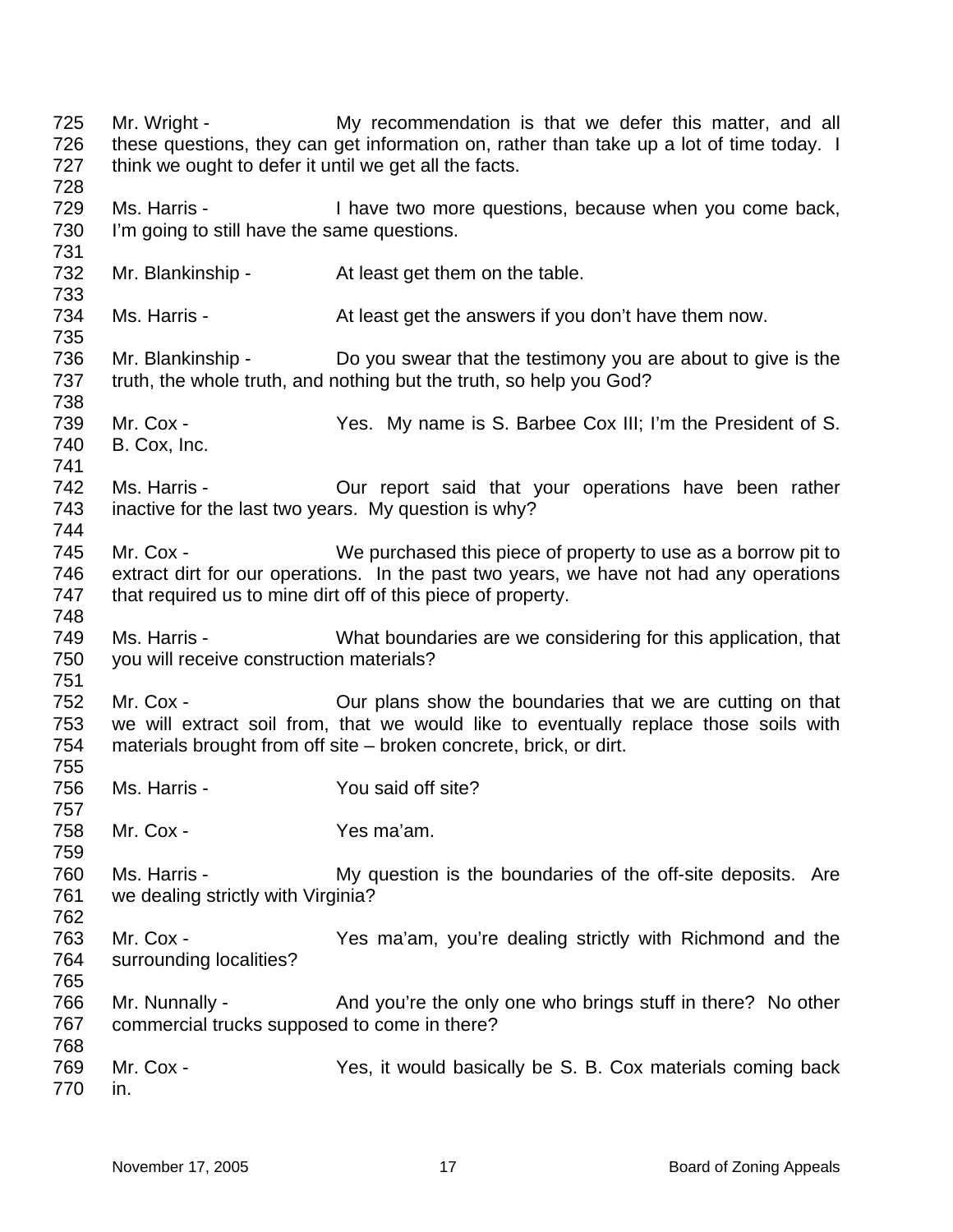| 771        |                                       |                                                                                                                                                         |
|------------|---------------------------------------|---------------------------------------------------------------------------------------------------------------------------------------------------------|
| 772        | Ms. Harris -                          | And my last question, were the neighbors notified?                                                                                                      |
| 773        |                                       |                                                                                                                                                         |
| 774        | Mr. Blankinship -                     | Yes ma'am.                                                                                                                                              |
| 775        |                                       |                                                                                                                                                         |
| 776        | Ms. Harris -                          | The neighbors from the subdivision?                                                                                                                     |
| 777        |                                       |                                                                                                                                                         |
| 778        | Mr. Blankinship -                     | Everybody who owns property that abuts this was notified.                                                                                               |
| 779<br>780 | Ms. Harris -                          |                                                                                                                                                         |
| 781        |                                       | I said that was my last question, but it wasn't. The entrance<br>to your site, could you show us. I'm just concerned about the entrance or the point of |
| 782        |                                       | exits in comparison to the neighborhood residential area.                                                                                               |
| 783        |                                       |                                                                                                                                                         |
| 784        | Mr. Cox -                             | The entrance to this property is at the intersection of                                                                                                 |
| 785        |                                       | Kingsland and Strath Roads, which, if you're looking at the plot, would be kind of at the                                                               |
| 786        |                                       | top toward the left corner. When Strath Road comes into Kingsland, our driveway is                                                                      |
| 787        | directly across Kingsland from that.  |                                                                                                                                                         |
| 788        |                                       |                                                                                                                                                         |
| 789        | Ms. Harris -                          | This is the same entrance you've used all these years?                                                                                                  |
| 790        |                                       |                                                                                                                                                         |
| 791        | Mr. Cox -                             | Yes ma'am. One other thing I would like to add, that has                                                                                                |
| 792        |                                       | changed since we originally developed it, if you notice from the plot, Dominion Power                                                                   |
| 793        |                                       | has power line easements over this property, which is going to cause us some pains at                                                                   |
| 794        |                                       | the end; we would end up with two ponds instead of one lake.                                                                                            |
| 795        |                                       |                                                                                                                                                         |
| 796<br>797 | Ms. Dwyer -                           | Does that show on drawing #1?                                                                                                                           |
| 798        | Ms. Fisher -                          | I don't think that was reflected on drawing #1. That was part                                                                                           |
| 799        |                                       | of the previously submitted site plan, and what Mr. Cox is referring to, you can better                                                                 |
| 800        |                                       | maybe see it on the aerial screen, the Virginia Power swath. Virginia Power needs to                                                                    |
| 801        | be able to travel their right-of-way. |                                                                                                                                                         |
| 802        |                                       |                                                                                                                                                         |
| 803        | Ms. Dwyer -                           | The Virginia Power easement does show on drawing #1.                                                                                                    |
| 804        |                                       |                                                                                                                                                         |
| 805        | Mr. Cox -                             | We are not going to be able to mine the material that is                                                                                                |
| 806        | underneath of their right-of-way.     |                                                                                                                                                         |
| 807        |                                       |                                                                                                                                                         |
| 808        | Ms. Dwyer -                           | So you'll have two ponds, one in the sort of triangular                                                                                                 |
| 809        | section?                              |                                                                                                                                                         |
| 810        |                                       |                                                                                                                                                         |
| 811        | Mr. Cox -                             | Under our present conditions, that's the way it would be.                                                                                               |
| 812        |                                       |                                                                                                                                                         |
| 813        | Ms. Dwyer -                           | Can you fill under their power lines?                                                                                                                   |
| 814        |                                       |                                                                                                                                                         |
| 815<br>816 | Mr. Cox -                             | We will not be able to fill under their power lines, nor will we<br>be able to extract materials underneath their power lines.                          |
|            |                                       |                                                                                                                                                         |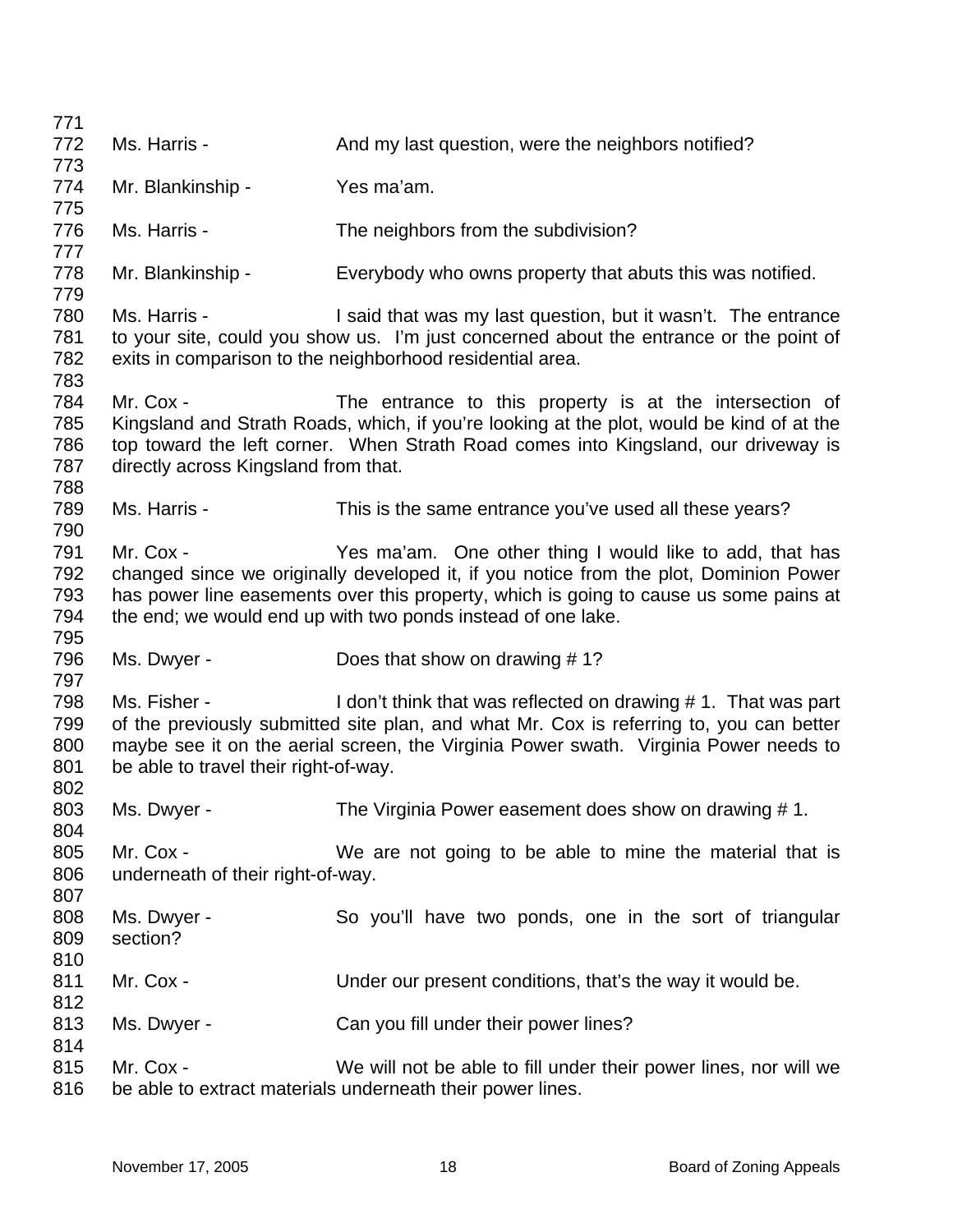817 818 819 820 821 822 823 824 825 826 827 828 829 830 831 832 833 834 835 836 837 838 839 840 841 842 843 844 845 846 847 848 849 850 851 852 853 854 855 856 857 858 859 860 861 Mr. Wright - We don't have enough information to make a decision, and my recommendation is that we defer this to the next meeting. That wouldn't put you in any difficulty, would it? Mr. Cox - I don't have any objection to that. No sir. Mr. Wright - The Mr. Chairman, I move we defer this case to the December meeting. Ms. Dwyer - Second. Mr. Nunnally - **Motion by Mr. Wright, seconded by Ms. Dwyer, that we** postpone to the December meeting. All in favor say aye. Opposed? It's been deferred. Upon a motion by Mr. Wright, seconded by Ms. Dwyer, the Board **deferred** application **UP-28-2005** for a conditional use permit to extract materials from the earth at 1801 Kingsland Road (Parcel 818-676-5915). Affirmative: Dwyer, Harris, Kirkland, Nunnally, Wright 5 Negative: 0 Absent: 0 The Board deferred the request, from the November 17, 2005, until the December 15, 2005, meeting, to allow the staff additional time to review the application. **A-103-2005 PAUL AND PEGGY CHRISTOFAKIS** request a variance from Section 24-9 to build a one-family dwelling at 9906 Drouin Drive (Parcel 739-737-9872), zoned R-0, One-family Residence District (Tuckahoe). The public street frontage requirement is not met. The applicants have 0 public street frontage, where the Code requires 50 feet public street frontage. The applicants request a variance of 50 feet public street frontage. Mr. Blankinship - Does anyone else here intend to speak on this case? Would you raise your right hand and be sworn, please. Do you swear that the testimony you are about to give is the truth, the whole truth, and nothing but the truth, so help you God? Mr. Christofakis - Yes I do. My name is Paul Christofakis, and my wife and I own a parcel of land, known as Parcel B that's attached to our existing property. We purchased the parcel with our current property in 1987. The parcel was recorded in the Henrico land records in 1974. All parcels within the area of parcel B are similarly zoned and are used for single-family residences. What's unique about this parcel is that there was no easement or right-of-way to either Drouin Drive or River Road provided for it

862 when it was subdivided. We respectfully request a variance to the Section 24-9 of the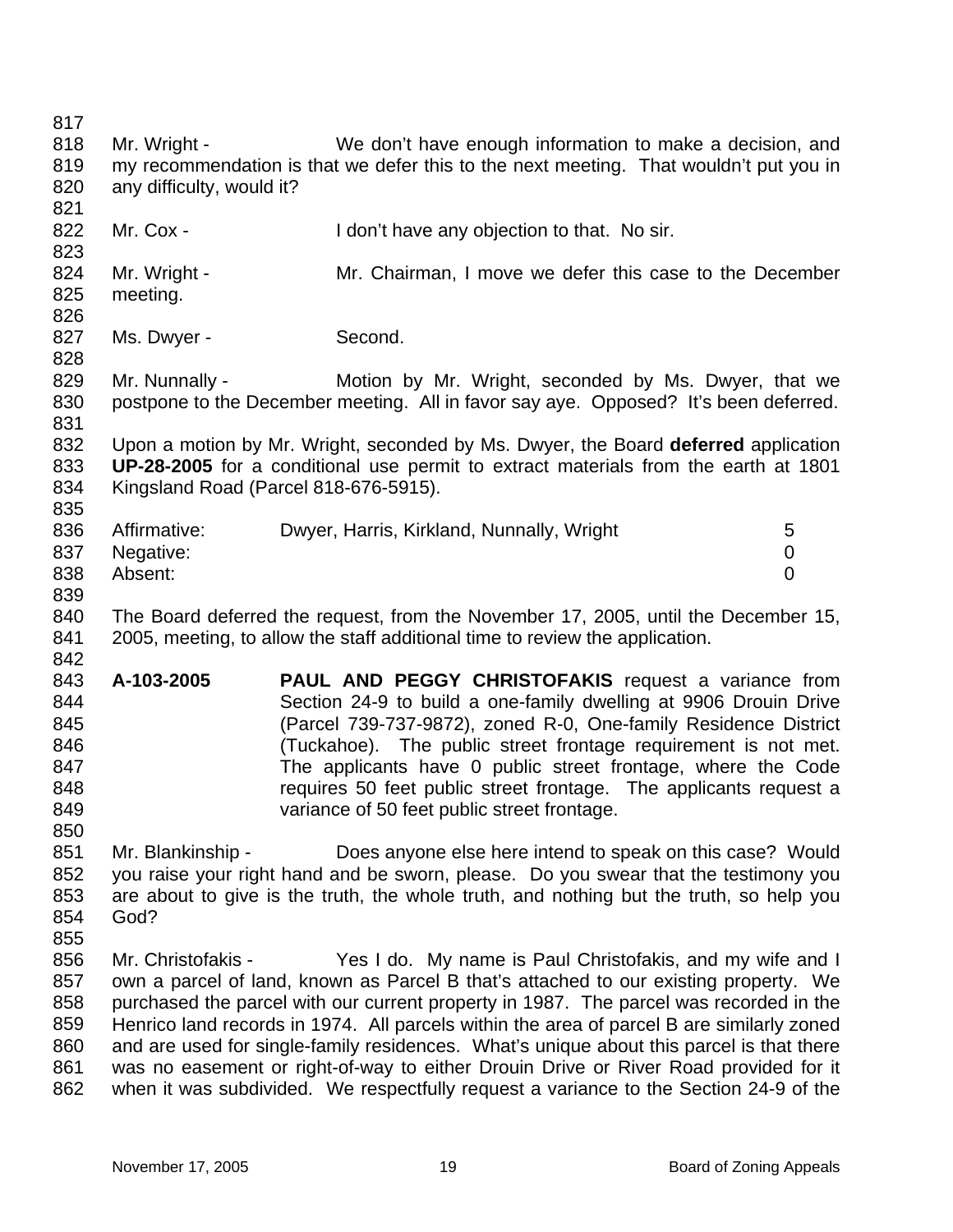863 864 865 866 867 868 869 870 871 872 873 874 875 876 877 Code of Henrico County that requires a 50-foot frontage to the public street. Without the variance from this section, utilizing this parcel that is presently landlocked for a single-family home in the same manner and character as the other parcels and lots in the area will not be permitted. We propose to grant a 25-foot legal access and utility easement along the eastern portion of the current property along Drouin Drive. Since this easement will be across our property, it will not impact neighboring properties. Our current plans are to build a smaller home than what we have presently, and occupy it ourselves, and the current residence either give to our two sons, who are adults now, or sell. The access driveway will be of the same quality and character as the other driveways of the neighborhood. The property is wooded, and even though some trees will have to be removed to be able to build the new home, it will be partially screened from the surrounding homes. Parcel B is 1.03 acres, and it is outside the floodplain that extends south of Drouin Drive, as shown on the County and FEMA floodplain topography maps, and I do have copies of those.

878 879 Ms. Dwyer - You live at 9904 Drouin Drive, and how long ago did you purchase your property?

881 882 Mr. Christofakis - Correct. Eighteen years ago, 1987.

883 884 885 Ms. Dwyer - When you purchased your house in 1987, you also purchased this lot ………………….

886 Mr. Christofakis - ………………………………………it's adjacent, from the same owner. Correct.

888 Ms. Dwyer - So you don't know how this lot came to be?

890 891 892 Mr. Christofakis - I honestly do not. And at the time, I did not give it any thought. We got it as a package deal, so to speak.

893 894 Mr. Wright - Was it a separate parcel, or was it all one parcel at the time.

895 896 Mr. Christofakis - It was a separate parcel; we pay taxes separately on it.

897 Mr. Wright - It has been a separate parcel all along?

899 Mr. Christofakis - That's correct.

901 902 903 904 Ms. Dwyer - Mr. Blankinship, it appears that this parcel may have been originally a part of 9809 River Road, but I would like to know the history of how it is that this lot came into being as a landlocked parcel, and there's one adjacent to it.

905 906 907 908 Mr. Blankinship - Essentially, what happened is that all the property around it was subdivided, and maybe somebody who speaks later will have more information than what I was able to glean from the files. I do have a subdivision plat from 1956 of Tuckahoe Place, that left it landlocked on the one side.

880

887

889

898

900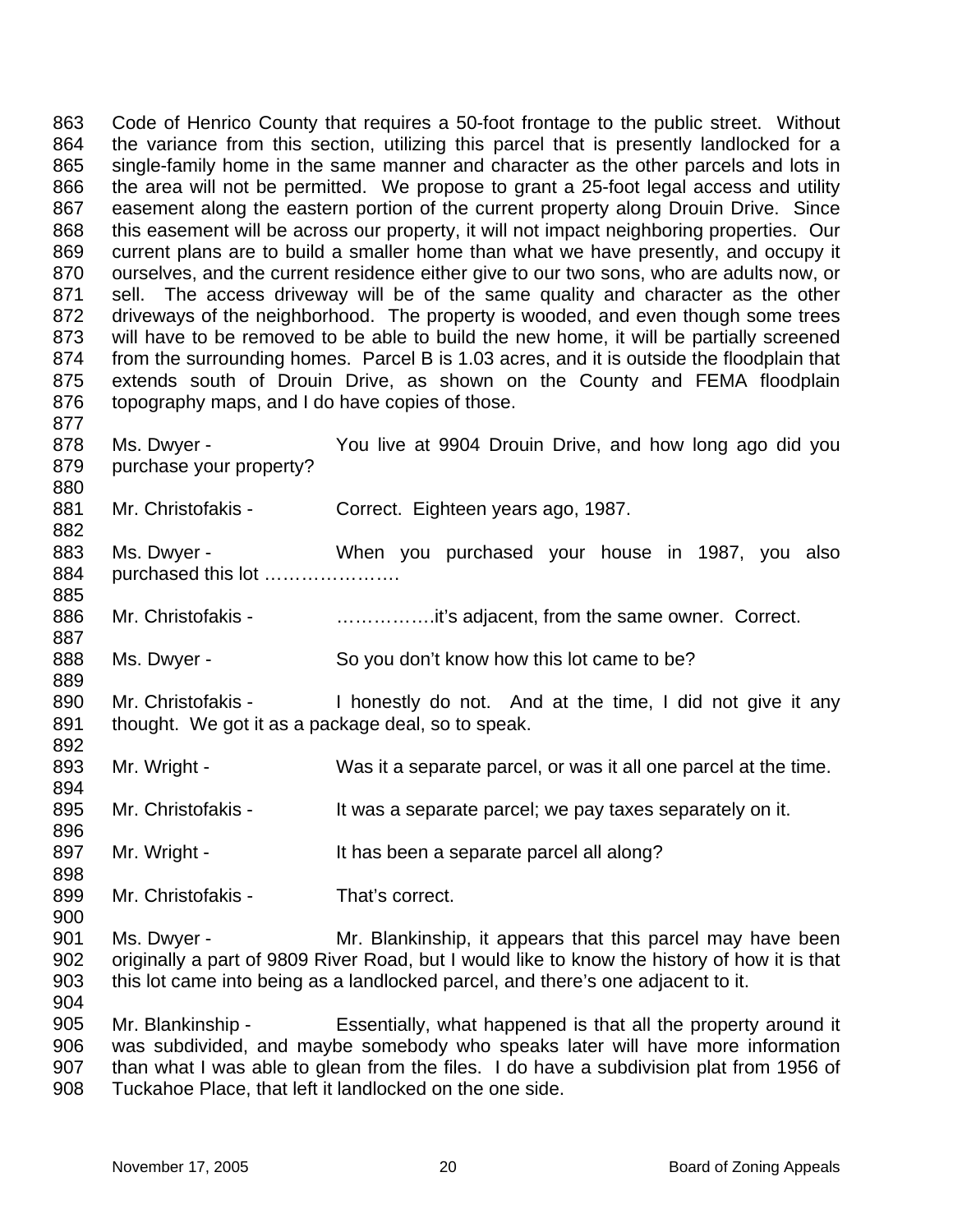909 910 911 912 913 914 915 916 917 918 919 920 921 922 923 924 925 926 927 928 929 930 931 932 933 934 935 936 937 938 939 940 941 942 943 944 945 946 947 948 949 950 951 952 953 954 Ms. Dwyer - Was this a separate lot in 1956? Mr. Blankinship - The Music is a parcel that all the parcels around it were divided. This one was just not included in the surrounding subdivisions, Ms. Dwyer - There's another parcel next to it that's also landlocked, according to my map, which is of concern as well, so was that also subdivided in 1954? Mr. Blankinship - The property around it was divided off. The adjoining property was subdivided and streets were built to serve it, but this property was not incorporated within it. Tuckahoe Place was done in 1956, and Drouin Hill is on the other side of it – I don't have the date that it was approved. Ms. Dwyer - Where is this lot? Mr. Blankinship - It's marked here – this is his house here, the 9904 Drouin Drive. Ms. Dwyer - The lots along Westwick, Drouin, and Kingsbridge may have been parceled off, but this particular square may not have been parceled off; it may have been part of 9809. When did this piece of property become a separate lot? Mr. Blankinship - That I don't know. Ms. Dwyer - That's a question I'd like to know, and I'd also like to know, it looks to me like this has been subdivided into three lots, which would require it to comply with the subdivision ordinance, which would not have allowed this to happen. So I would like to know the history of how the County either allowed this to happen, or whether ……………….. Here's my question – if I have a piece of property, and I want to sell off a lot that's landlocked, can I just get a surveyor to come in, mark the boundaries of that lot, and sell it as a lot, and thereby subdivide my property without any County intervention? Mr. Blankinship - If it meets the other zoning requirements, other than the public street frontage, yes, and the reason is the public street frontage requirement specifically states that any parcel to be used for a dwelling has to have public street frontage, so if they cut off a parcel for any other purpose, they are not required to provide it with street frontage. Ms. Dwyer - I'm looking at a square here that looks like it has four parcels on it. If I owned this property, and I just wanted to divide it up like this, I get a surveyor to come in, mark off those lots, and I file that in the County Clerk's Office as a separate lot – where does the County intervene to say, "no, you cannot do that," so that we don't have this problem?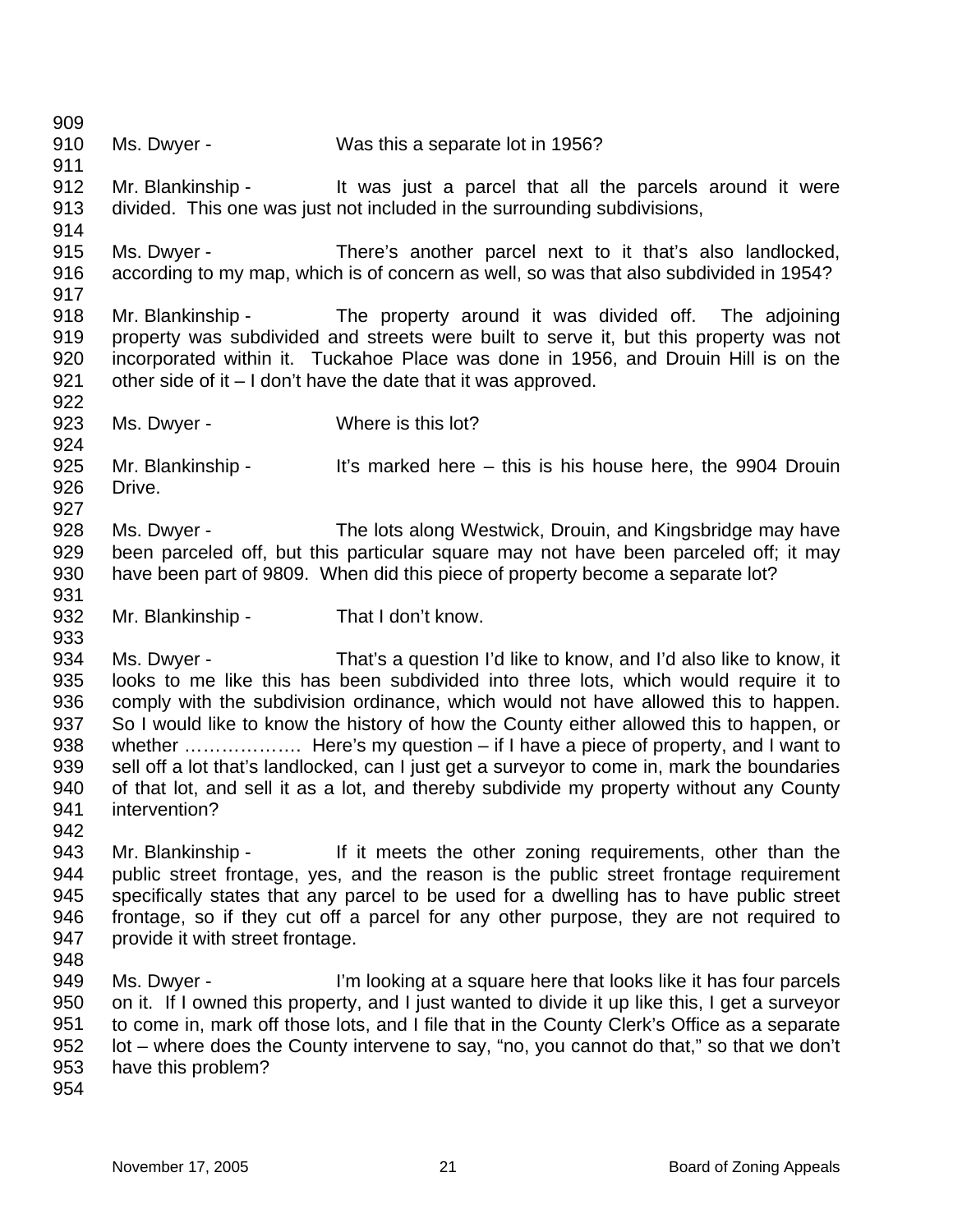955 956 957 958 959 960 961 962 963 964 965 966 967 968 969 970 971 972 973 974 975 976 977 978 979 980 981 982 983 984 985 986 987 988 989 990 991 992 993 994 995 996 997 998 999 1000 Mr. Blankinship - We don't. Ms. Dwyer - Just because this has been divided up as a lot and sold as a lot, doesn't mean we have to treat it as a lot for ……………. Mr. Blankinship - matches matches all models are more set of the Mr. Blankinship -Ms. Dwyer - Exactly. Just somebody who owned it happened to divide up this square and sold it off, and the County never intervened, there was no point at which the County needed to intervene at that point. Mr. Blankinship - Right. Ms. Dwyer - In other words, you can't subdivide your property on your own and thereby circumvent the subdivision ordinance requirement, so what's happening now is the subdivision ordinance requirements are coming into play, now that this lot has been divided and sold and wants to be used as a dwelling. Mr. Blankinship - Right. Yes ma'am. Now we do have in the packet a 1974 survey that indicates parcel A, parcel B, and parcel C, whether this is the survey that first created these three parcels or whether they had already been divided and this was just an update, I don't know, but certainly it was no later than 1974 that this parcel B was divided off of the property that has frontage on the river. Ms. Dwyer - But at no time did the County approve this in any way. Mr. Blankinship - Right, except that it was recorded at the Court House. There's no record of a subdivision having been approved by the Planning Commission or by the Planning Office. Ms. Dwyer - Because we're going to have the same problem with parcel C. Mr. Kirkland - **Does parcel C** have a dwelling on there, or is that just a garage, Mr. Blankinship? I see a little structure, and which one does that belong to, 9808 Kingsbridge, or does it belong to 9902 Drouin Drive? Mr. Wright - It may not belong to either. *(Voice from audience)* - It belongs to 9902. Mr. Blankinship - A voice from the audience says it belongs to 9902, and I guess we can get more testimony to that later. Mr. Kirkland - That makes sense.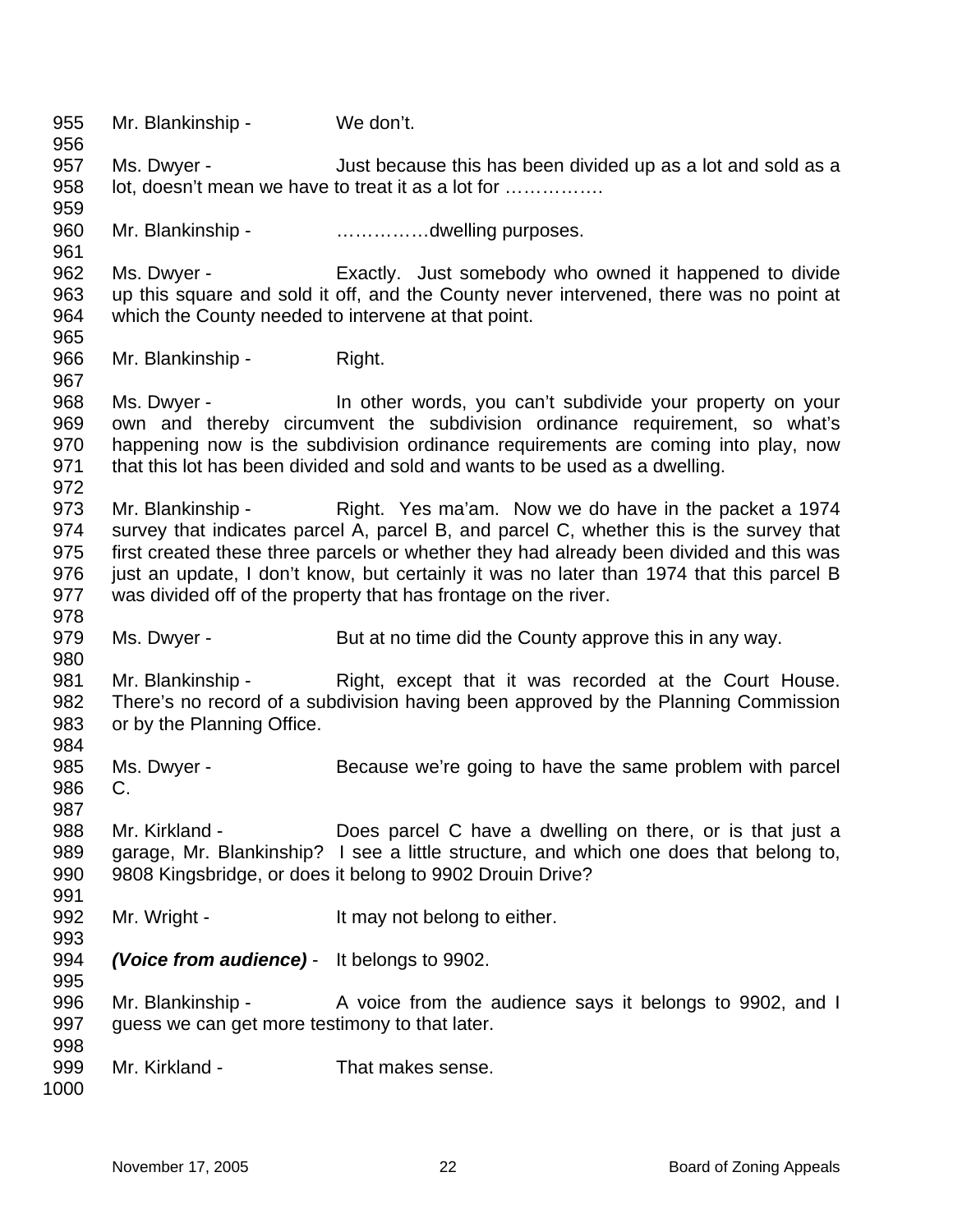1001 1002 1003 1004 Mr. Nunnally - When we hear from the opposition, we might get some information. Any more questions from the applicants right now? If you'll have a seat sir, and then we'll call you back up for rebuttal. Are you people against this or for it?

## 1005 *(From audience)* - We're against.

1006 1007 1008 1009 1010 1011 1012 1013 1014 1015 1016 1017 1018 1019 1020 1021 1022 1023 1024 1025 1026 1027 1028 Mr. Pearsall - Good morning Mr. Chairman, esteemed Members of the Board. My name is Robert Pearsall. I am counsel for the Widhelms. Mary Kay Widhelm is here with me now. I also happen to be a concerned neighbor. I reside at 9901 Drouin Drive, which is the southwestern corner of Drouin and Kingsbridge. We'd like to address in particular a few concerns, firstly, whether the Board actually has jurisdiction or ought to render a decision in the case at all, in that Mr. Christofakis, with all due respect to the petitioner, has to show that he has endured some kind of hardship or demonstrate that he meets the requirements of the Code in order to even submit the application for the variance. As indicated, he purchased the property as it is in 1987, some 17 years ago, as it lies now, that is, landlocked, a wooded lot situated behind his lot and with, as Mr. Christofakis indicated, no thought about it other than being more land for his. In essence it was purchased as one lot, and as Ms. Dwyer has pointed out, it looks like this is more or less an end run around the subdivision requirements, in that he's going to use this parcel he acquired, really as part of his parcel when he acquired his home in 1987, now to residentially subdivide and put another home on the land, but it was originally solely for his primary residence. Again, he's got to demonstrate that he's got some sort of exceptional or extraordinary circumstances that would justify the Board granting the variance in his favor, and our opinion, simply because the land is landlocked, as it was and always has been since, as far as we can tell, the parcel was originally created. There's nothing exceptional or extraordinary about it; it simply is what it is, and to grant a variance and allow a home to be built there would be an end run around the subdivision requirements.

1029

1030 1031 1032 1033 1034 1035 1036 Secondly, the argument's be posited that the parcel is somehow unique and justifies the variance, but in all candor from the aerial photo, from the plats submitted by the petitioner, the land is just like all the other parcels, size wise perhaps a little bit smaller than some of the other residential parcels, but otherwise in character exactly the same. The only thing that makes this parcel any different whatsoever is, the fact that it is, in fact, landlocked, does not have any street frontage, which would be required for residential subdivision.

1037

1038 1039 1040  $1011$ The last point, posited by the petitioner, a home constructed on this parcel, which if I could refer the Board to the exhibit submitted by the petitioner, which is shown as, not a residential plat, but has all the adjacent parcels. As you can see, these parcels ………

| 1 U T I |                   |                                                          |
|---------|-------------------|----------------------------------------------------------|
| 1042    | Mr. Wright -      | Do we have that before us?                               |
| 1043    |                   |                                                          |
| 1044    | Mr. Blankinship - | I don't recognize it.                                    |
| 1045    |                   |                                                          |
| 1046    | Mr. Wright -      | Can we get that on the overhead so we can see it? That's |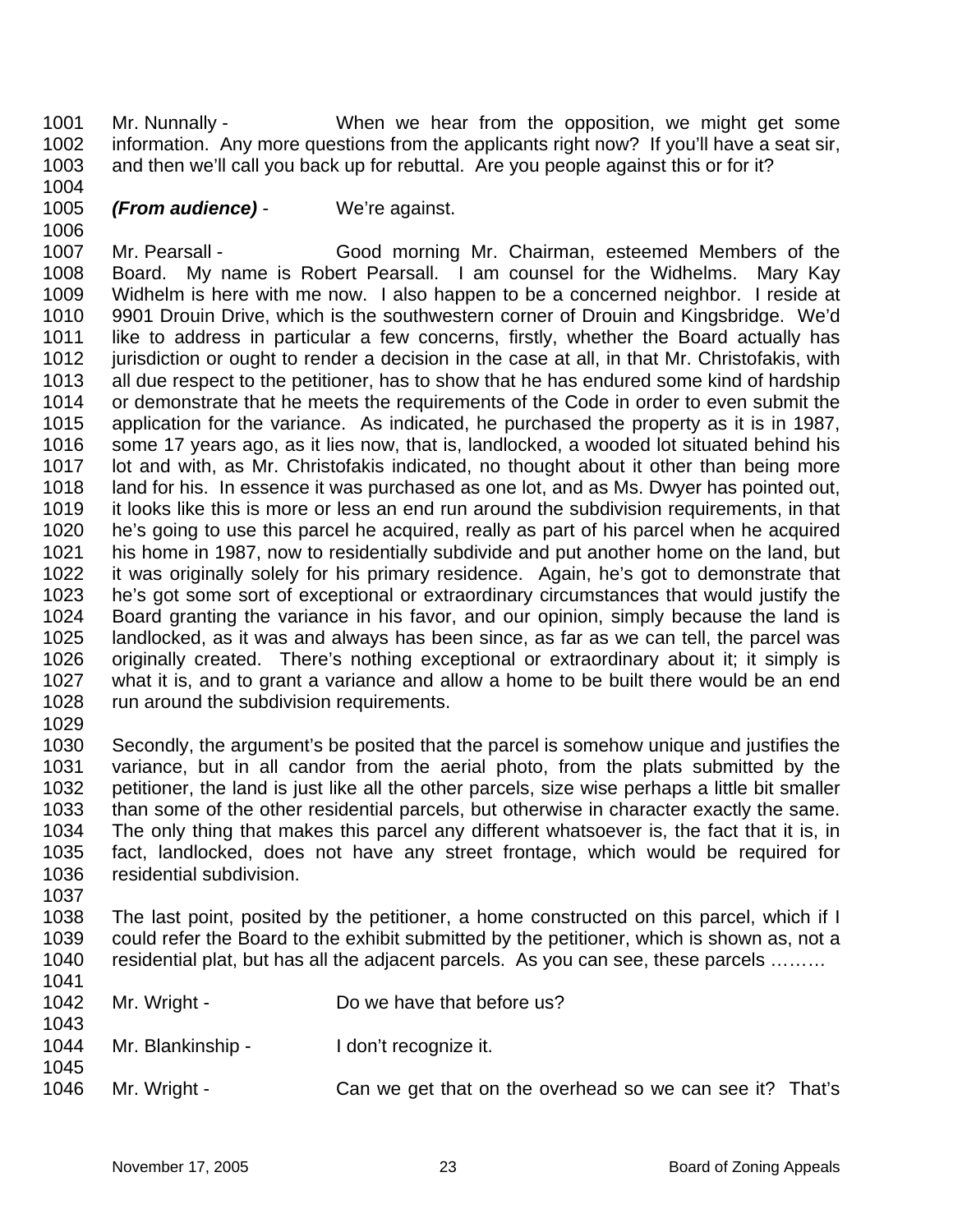- 1047 the 1974 plat. We've got that in our material.
- 1049 1050 Mr. Pearsall - This is something different. This plat was part of the original petition that was submitted by the petitioner to the Board.
- 1051 1052 Mr. Wright - That's not what you're talking about?
	- 1053 1054 1055 Mr. Pearsall - No sir, this is something different that's not yet on the screen.
	- 1056

1048

- 1057 Ms. Dwyer - We're having technical difficulties.
- 1059 1060 1061 1062 1063 1064 1065 1066 1067 1068 1069 1070 1071 1072 1073 1074 1075 1076 1077 Mr. Pearsall - It's a little out of focus. Parcel B is the subject parcel. Parcel C is the parcel that belongs to the Streets, the residence that fronts on Drouin Drive next door to the Christofakis residence. The dotted lines represent the proposed easement area to the back parcel, parcel B, which is subject to the proposed request for variance. As the Board can see, these parcels B and C, command a very unique position in the community. They're right centrally located, and both are heavily wooded lots, representing almost 2 ½ acres of undeveloped land in the middle of this subdivision. What you also cannot see is that the community itself, the neighborhood, is heavily wooded, is full of mature hardwoods, old growth trees, which make the community very appealing, and make the properties sell at a premium, and certainly add value to the property, in any event. The parcels B and C serve as a buffer for Westwick, Drouin Drive, River Road, and Kingsbridge Road, and you can see that the homes literally ring these parcels B and C. The concern of the community and opposition is that the development of parcel B will reduce this buffer zone. Any clearing, obviously, is going to have a detrimental impact on the buffer that the parcels serve currently between the neighbors. The community has a very quiet feel about it. The lots are large, typically bigger than one acre, and it offers sort of a suburban feel in the near west end, due to the fact that it's got so much woodland and an abundance of wild life.
- 1078
- 1079 1080 1081 1082 1083 1084 1085 1086 Ms. Dwyer - **Mr. Pearsall, I'm interested in why you feel that the granting** of this variance would be a detriment to adjacent properties – I would like to hear those arguments, but it's not persuasive to me that just because you enjoy somebody else's woods, they shouldn't be entitled to do something with them. We hear that argument a lot, and the Planning Commission hears it a lot. You're not really entitled to enjoy someone else's property and prevent them from using it. The question is, "can they legitimately use it?" I would like to hear about how your property would be harmed, other than just simply the fact that you want to enjoy your neighbor's woods.
- 1087

1088 1089 1090 1091 1092 Mr. Pearsall - The theory being, obviously, that if the residential use of the property is approved, then the residence can be built on the property, but that use would have a detrimental impact on the values of the neighbors' property. It is going to reduce that buffer zone. It is going to reduce the isolated feeling that the neighbors can get because they're not going to have as much of a buffer between themselves and the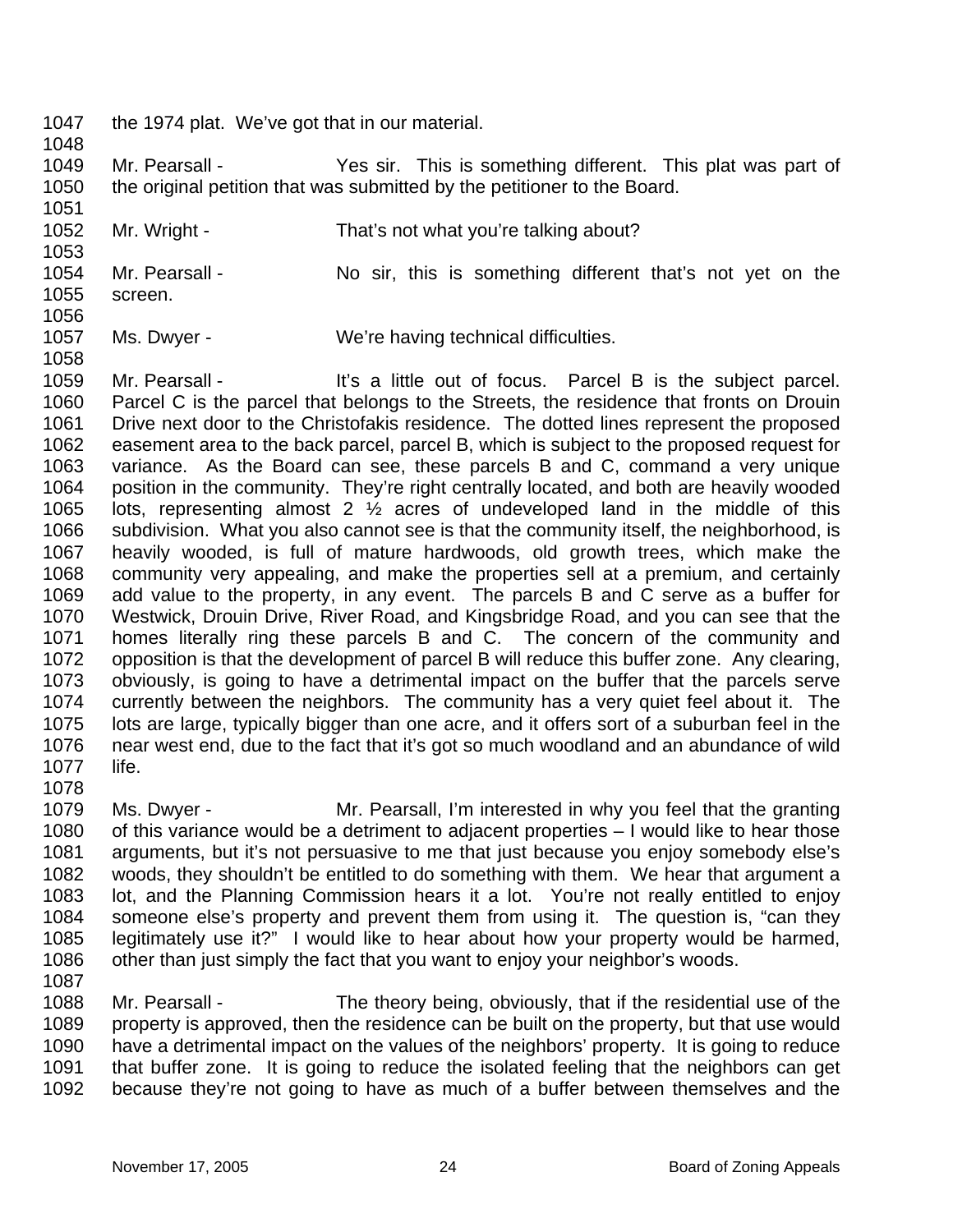1093 1094 1095 1096 1097 1098 1099 neighbors. The Widhelms, whom I'm representing, own the property on Westwick, which is directly adjacent. They were noticed participants in the hearing, because they're adjacent property owners to the parcel, and they've spent substantial sums on their property improving it and adding substantial square footage to the house, and a concern there is that any diminution in the value of the property is going to directly affect all the substantial investment that they've made.

- 1100 1101 1102 1103 1104 1105 1106 Obviously, the petitioner is entitled to do with his property that which it is legal to do, but he has to demonstrate that there has been some sort of burden or hardship placed on him in order to come before the Board and request and receive the variance. In this case, this is a parcel from 1987, purchased not for development, but as simply what it is used for today, a buffer zone. Our contention is that the neighbors have a reasonable reliance on that property remaining in its current use, and that was the point with the loss of the trees being a detriment to the community.
- 1107

1108 1109 1110 1111 1112 1113 1114 1115 1116 1117 1118 1119 1120 1121 1122 1123 1124 1125 1126 1127 There may be an even more pressing concern for the community, in that the proposed easement area, which you cannot tell from looking at the plats, or the survey, and I would direct the Board's attention also to the survey of 1999 for Drouin Drive – this easement area that's proposed is right along a creek bed. I've made some notes, which are my own, in red, on the overhead projector, which you may be able to see, but the arrows pointing down indicate where the community is steeply graded. It runs down into a creek, which is a tributary of Tuckahoe Creek. The properties, both the Streets' and the Christofakis's, slope severely into the creek. The asphalt drive, which I have dotted in red, is not to scale, but is approximately where you'll find it on the plat of 1999 for Drouin Drive, drops off precipitously into the creek. In order to have any use whatsoever of that easement area, in order to get to the back parcel, parcel B, it will require substantial backfilling to bring the property up to the street grade for vehicular ingress and egress. It's an engineer's question as to whether it can be done at all, but certainly if they can do it, they're going to have to do something that's going to radically alter the character and nature of the creek that runs through the community, and that is another feature of the community that the neighborhood contends has value to it, because it's a scenic, wild, natural area, an abundance of habitat, birds, wildlife, deer. Obviously using that area for any kind of easement to the back parcel is going to have a very traumatic and negative impact on the neighborhood as a whole.

- 1128 1129 1130 Mr. Kirkland - Mr. Blankinship, in the staff report it says, "A small portion of the property appears to lie in the floodplain." Where is this on the drawing? Is it the creek that they're talking about?
- 1131
- 1132 1133 1134 Mr. Blankinship - Yes, the lowest corner of the property just touches that creek.
- 1135 1136 Mr. Kirkland - Does that go to the piece of the parcel that we're looking at also? Or is that completely out of it?
- 1137 1138

Mr. Blankinship - We were not absolutely certain of where that's located.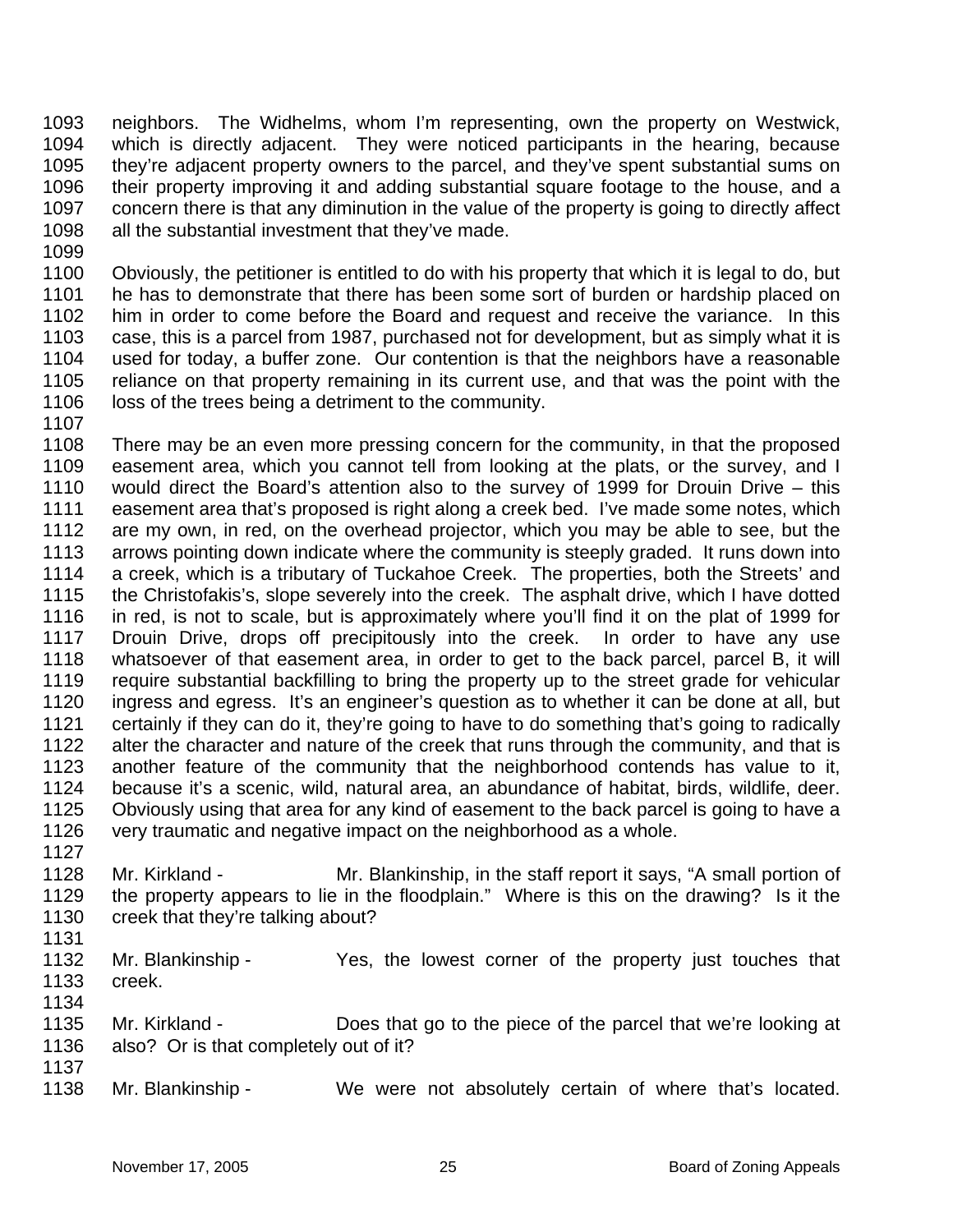1139 1140 1141 1142 That's why it was noted the way it is in the report. I believe the applicant has submitted something showing that at least the stream is not on his parcel, and he doesn't believe that the floodplain affects his parcel.

1143 1144 1145 Mr. Kirkland - If this is an R-0, what's that, a minimum of one acre, and how large is this parcel, one acre?

1146 Mr. Blankinship - It's 1.03, so he doesn't have very much to spare.

1148 1149 Mr. Kirkland - Yes, if the floodplain was on his property, then he wouldn't meet the requirement.

1151 1152 1153 Mr. Blankinship - There's no request for a variance from that requirement though, so he would have to demonstrate that he has one acre outside of the floodplain.

1154 1155 Ms. Harris - Could you identify the properties of the neighbors who are here? You gave us your address.

1157 1158 1159 1160 1161 1162 Mr. Pearsall - If I could just have them do it. I know where they live, but I can't tell you what the address is. This is Mr. Lovelace; he's on Kingsbridge, 9810 Kingsbridge, which is the corner house on Kingsbridge and Drouin. Mr. Street is the next-door neighbor, who also owns parcel C, and to answer the question posed earlier, the improvement in the rear of the property is actually a garage, is it not.

1163 Mr. Street - It's a shed.

1165 Mr. Blankinship - But you own parcel C as well as 9902 Drouin Drive?

1167 Mr. Street - Yes sir.

1169 Ms. Widhelm - I'm at 5 Westwick Road.

1171 1172 Mr. Pearsall - The And that's the property that's the second house heading north on Westwick Road, which is right behind parcel B, the subject parcel.

1174 1175 Mr. Nunnally - Any other questions from the Board? Does anyone else want to speak?

1176

1147

1150

1156

1164

1166

1168

1170

1173

1177 1178 1179 1180 1181 1182 Mr. Street - I just want to reiterate regarding the creek, it is basically the division between my property, 9902, and 9904, as well as the creek is an integral part of parcel C as well, and my specific concern as the neighbor is in the development of this property, what type of run-off, what type of backfill could potentially cause in any type of disuse for both of my parcels and potentially how the creek will be affected. The driveway, as Mr. Pearsall commented, my driveway and my neighbors' driveway, severely slope down and then divides the property right at the creek and, again it's an

1183 1184 engineering or environmental question, but with regards, even though the driveway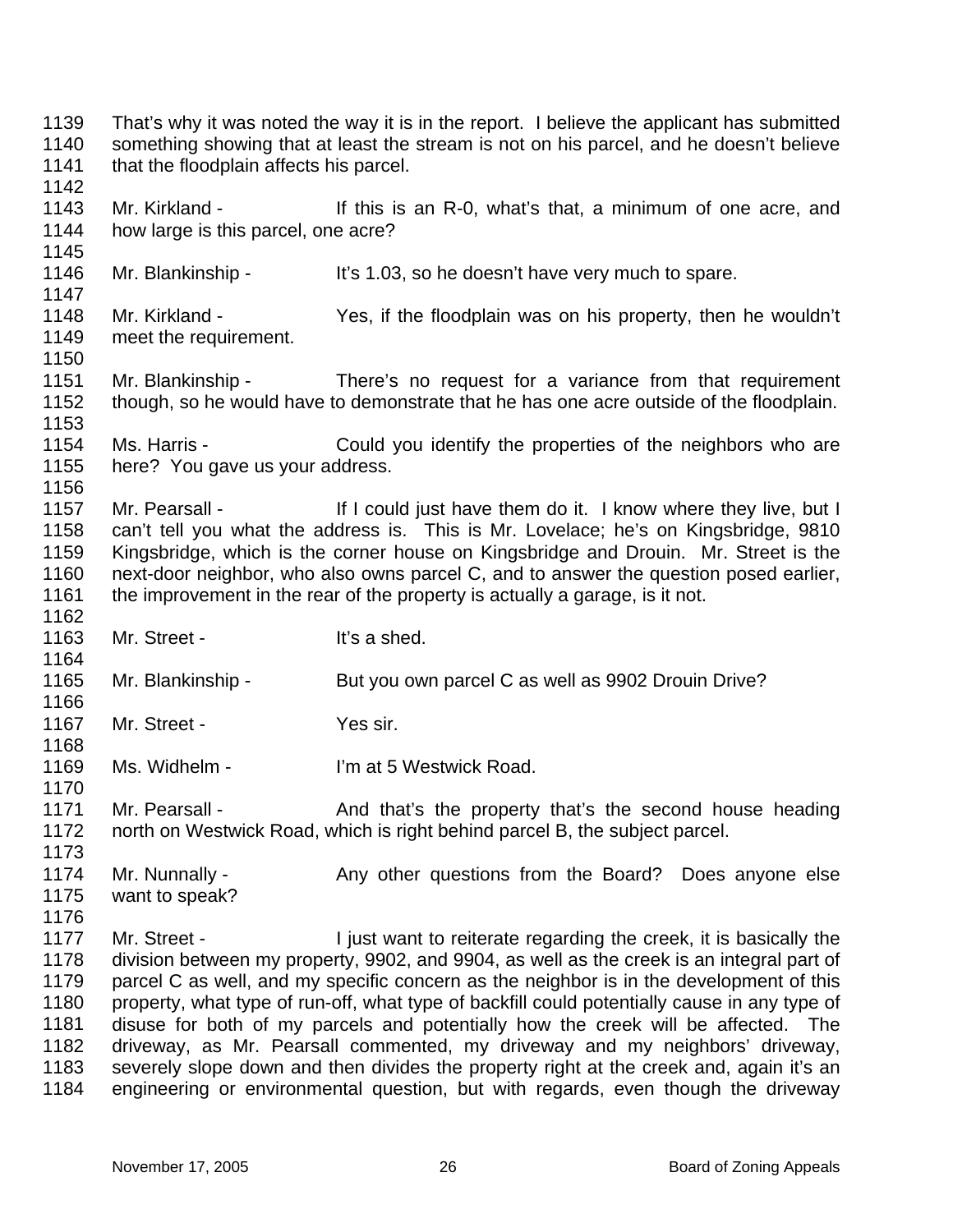1185 1186 1187 1188 1189 proposed is not on our property, my concern is how it could potentially affect the creek or even, I guess it's an unknown to me, that it potentially could be affecting our property, given the fact that we're divided by a creek that's certainly going to be affected, given the fact that it's downhill from the proposed building site, as well as the proposed variance. That's my concern.

- 1190 1191 1192 1193 1194 1195 1196 Mr. Wright - Is your driveway along the creek? Mr. Street - My driveway is 20-30 feet up above on my property from the creek. Mr. Wright - Con that side?
- 1198 Mr. Street - Correct?

1197

1199

1200 1201 1202 1203 1204 1205 1206 1207 1208 1209 1210 1211 1212 1213 1214 1215 1216 1217 1218 1219 1220 1221 1222 1223 1224 Mr. Lovelace - My name is Ralph Lovelace. I think it all comes down to one thing; we're all very proud of our neighborhood. If you've ever been through that neighborhood, every home kind of stands on its own. They're all very well kept, and the idea of having two driveways so close together go up into a second home – I don't believe there's any other scenario similar to what they're requesting here, so naturally when we look at this and look at the history of Drouin Hill, I think that's where the concern is. When you do things of this nature, you don't know what the impact is going to be on the homes around it. Certainly as it is now, it is a very sought after neighborhood, and when we moved into Drouin Hill five years ago, what I liked about it is the fact that this neighborhood hadn't really changed. I grew up in lower Tuckahoe and moved in 1969, and this neighborhood has pretty much remained the same, and that's what I like about it. The other issue that I thought of is that the properties, both properties, as I know it, have been sold together, the Streets property and parcel B, with the *(unintelligible name)* other house. I don't believe, if you look at the history of what these things sold for, that any greater value is obtained for the sale of those real estates together. The Streets' home sold a couple of years ago, and the price that they paid for their house per square footage was similar to what you'd see for other homes in the area, which would lead me to believe that no greater value was paid for these other parcels, parcel C or parcel B, because both buyers knew going in that the property could not be developed or built upon, because of the issue of not having frontage on a major road. Had the circumstances been different and it had been bought with that understanding, or a change had been made after the purchase of that property, you could maybe show some harm. I really do question, and I think that maybe more harm really comes to the neighborhood in doing this. It doesn't serve the greater good in this situation, and that's why I've come to speak out against it.

- 1225 1226 1227 1228 Mr. Nunnally - Any questions of Mr. Lovelace? Anyone else want to speak?
- 1229 1230 Mr. Blankinship - Raise your right hand. Do you swear that the testimony you are about to give is the truth, the whole truth, and nothing but the truth, so help you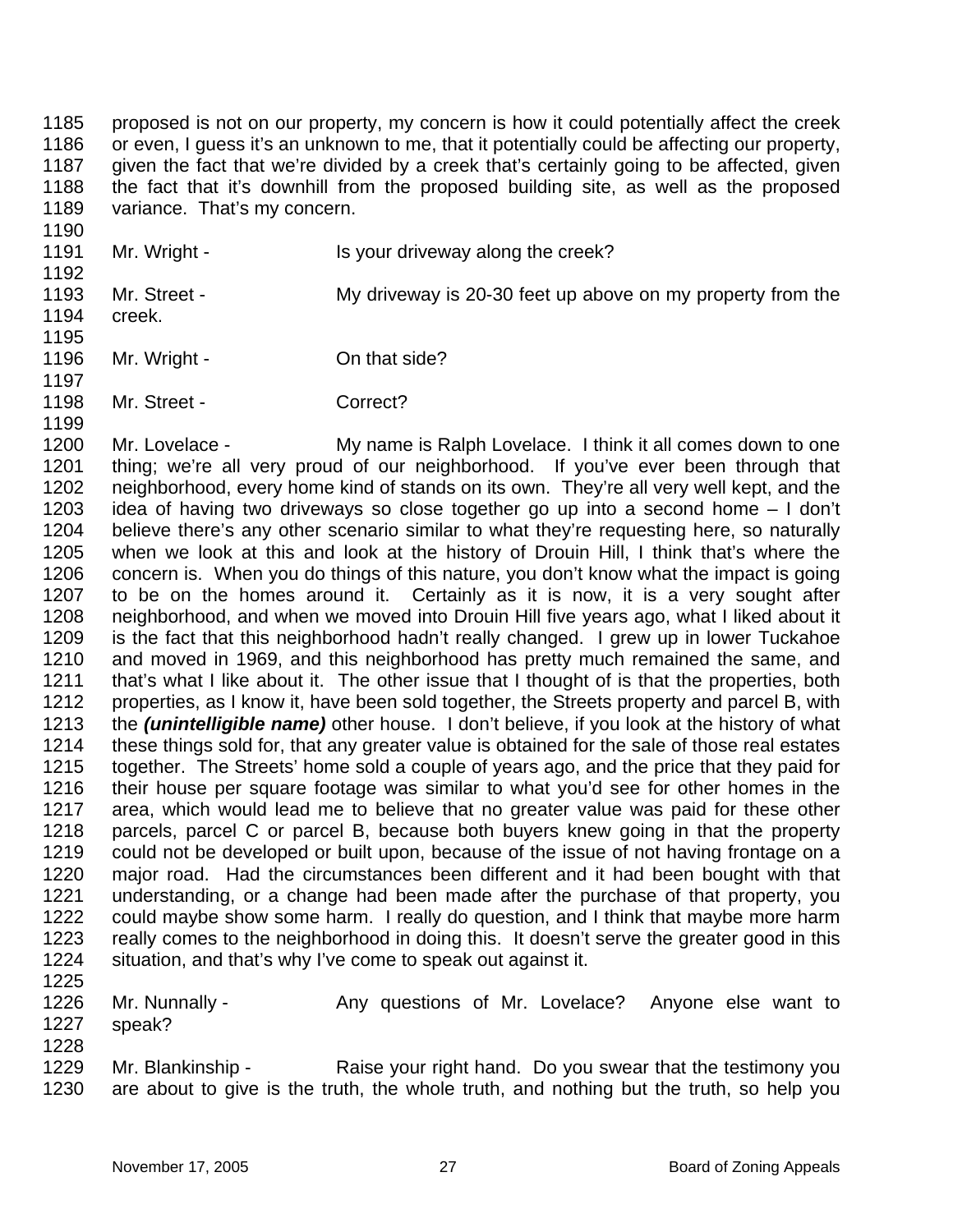- 1231 God?
- 1232

1238

1242

1245

1233 1234 1235 Mr. Adams - I do. Thomas Adams, and I'm at # 3 Westwick Road. I didn't realize that my property adjoined this property. I wasn't notified of this request for variance.

- 1237 Ms. Dwyer - You're not an adjoining.
- 1239 1240 Mr. Adams. - Well, I don't know. It appears today I am.
- 1241 Mr. Blankinship - It's certainly in the neighborhood.
- 1243 1244 Ms. Dwyer - It's in the neighborhood, but it doesn't actually touch this property, according to my map.
- 1246 1247 1248 1249 1250 1251 1252 1253 1254 1255 1256 1257 Mr. Adams - I don't know what the notification requirements are, but I was not notified, but I'm here to oppose the request for variance. As has been said before, the properties have been conveyed as a unit, and when I purchased my property, I understood, actually from my realtor and my attorney, that those properties would continue to be conveyed in that manner. The Sanborns. who are on River Road, have the large lot. They told me that theirs would never be conveyed separate. They're parcel A, 9811. They actually tried to buy part of my property, because I have an extra 400-500 square feet, and also the Barefords at parcel A had advised me that their understanding was, when I purchased my property, that their property would never be divided and could not be conveyed separately from what they had purchased it as, and that would apply to the Sanborns as well, so we're talking about 9809 and 9811. Again, I'm at #3, and I do abut that property; I didn't realize it.
- 1258

1261

1259 1260 Mr. Nunnally - Anyone else in opposition wish to speak? All right then, come down for rebuttal sir.

1262 1263 1264 1265 1266 1267 1268 1269 1270 1271 1272 1273 1274 1275 1276 Mr. Christofakis - The only statement I guess I can make is that I like this neighborhood; I've been in it for 18 years. My plans are to stay in the neighborhood. I purchased this property when I purchased it separately; again, it was from the same owner, but it was a separate parcel. We pay taxes separately. I did not give it any thought; I had no plans at the time of doing anything with it. I'm at a different stage of my life. My two sons are adults, so I have to think a little differently, and I do want to develop that property with your permission, if I can. My intention again, is to stay in it, so whatever we build on it, it will be in the same character as the rest of the properties in the area. It will have a minimum impact to the environment, the creek that was raised as a concern. I will have a legal access to it on my current property, and it will be recorded as such. Regarding the trees, I understand that it's environmental beautification to the area. I respect that; I like that; we've enjoyed it for 18 years. I will keep it down to a minimum. I could have built a tennis court or something different on it, like one of my other neighbors did up the street, or put up a pool, and it would affect the area, the nature part of it in a similar way. I will follow the letter of the law, so the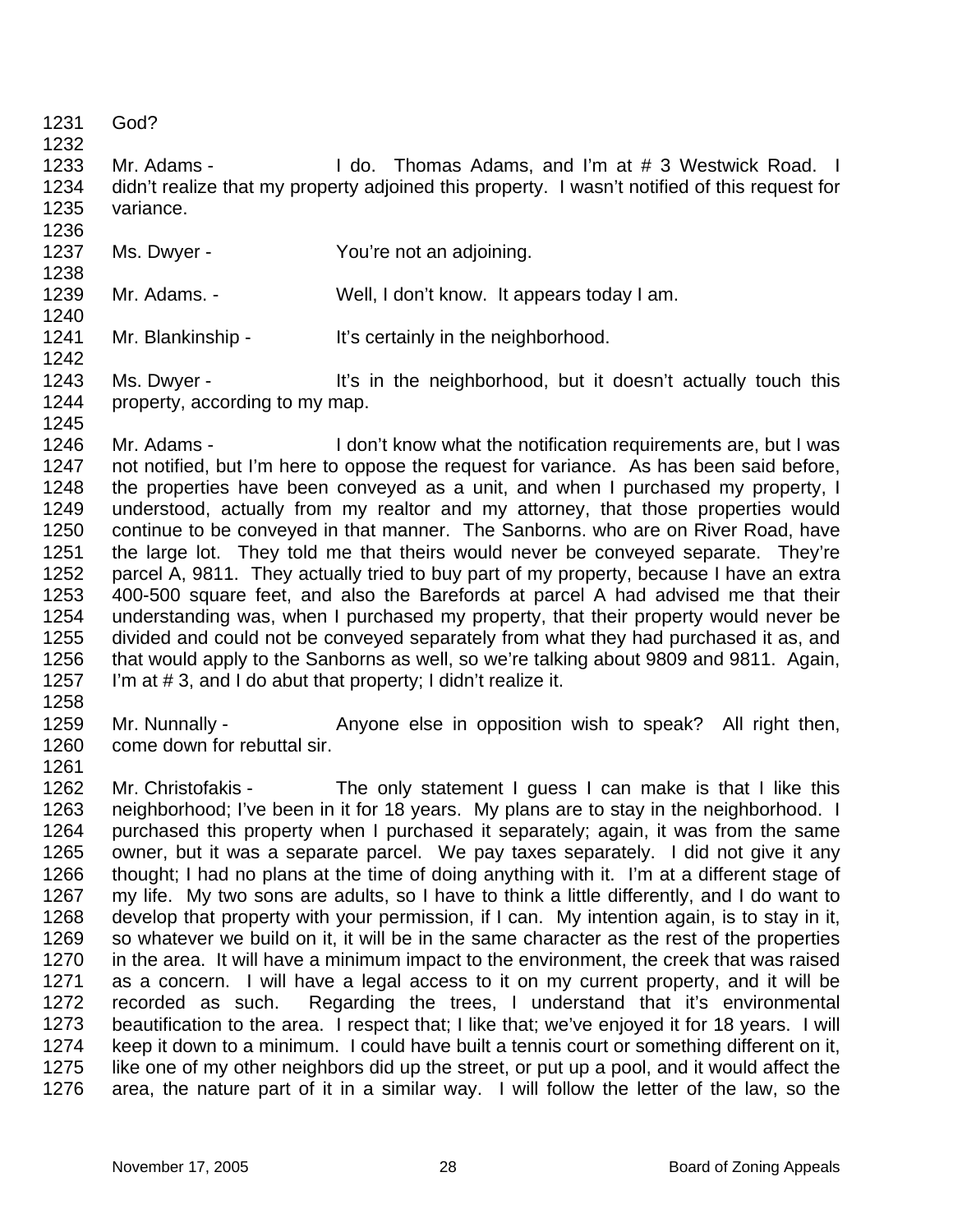- 1277 decision is basically in your hands. Thank you.
- 1279 1280 Mr. Nunnally - Any of you have any other questions of the applicant? Hearing none, that concludes the case. Thank you for coming. A-103-2005.
- 1282 Ms. Dwyer - I move that we deny, and I'd like to state my reasons.
- 1284 Ms. Harris - Second.
- 1286 Mr. Nunnally - Motion by Ms. Dwyer to deny; seconded by Ms. Harris.
- 1288 1289 1290 1291 1292 1293 1294 1295 1296 1297 1298 1299 1300 1301 1302 1303 1304 1305 1306 Ms. Dwyer - Discussion. I would just like to state that just because a lot is segregated from a piece of property, doesn't mean that it's entitled to be developed. That's something that has to be determined by the subdivision ordinance, the zoning ordinance, and sometimes by this Board, so the fact that somebody, sometime, before 1974 decided to separate this piece of property out, does not automatically or necessarily mean, is not necessarily an argument in favor of the fact that this should be a developable lot. I think that the current owner has used this property since 1987, when he purchased it, this additional lot, as part of his existing parcel. I think that it is a reasonable use of both of these parcels to have a single home on that lot; that is, one house for the two separated lots is a reasonable use. It's been under common ownership since at least 1987. There's been no change in circumstances since the lot was purchased. It was purchased as a landlocked parcel and has remained so for the last 18 years. I think to put a house that does not have road frontage in a subdivision like this would be detrimental to the character of the neighborhood. I will also say that I'm not making my decision based on the fact that neighbors would like to have a buffer on someone else's property. A buffer is something on your own property that you may be required to have, but I would just like to make it very clear that this decision in my view is not based on the fact that we want to use someone else's property as a buffer.
- 1307 1308 1309 1310 1311 Ms. Harris - It seems to me too, that there are many non-buildable sites in the County, not only in the County, but probably period, and this is simply one of them, so I stand by the Code that makes it nonbuildable, and I quite agree with Ms. Dwyer that we need to look at other options when we have landlocked properties, such as zoning regulations.
- 1313 1314 Mr. Nunnally - Motion by Ms. Dwyer; seconded by Ms. Harris, that we deny it. All in favor, say aye. Opposed? It's denied.
- 1315

1312

1278

1281

1283

1285

1287

1316 1317 1318 After an advertised public hearing and on a motion by Ms. Dwyer, seconded by Ms. Harris, the Board **denied** application **A-103-2005** for a variance to build a one-family dwelling at 9906 Drouin Drive (Parcel 739-737-9872).

| 1320 Affirmative: | Dwyer, Harris, Kirkland, Nunnally, Wright |  |
|-------------------|-------------------------------------------|--|
| 1321 Negative:    |                                           |  |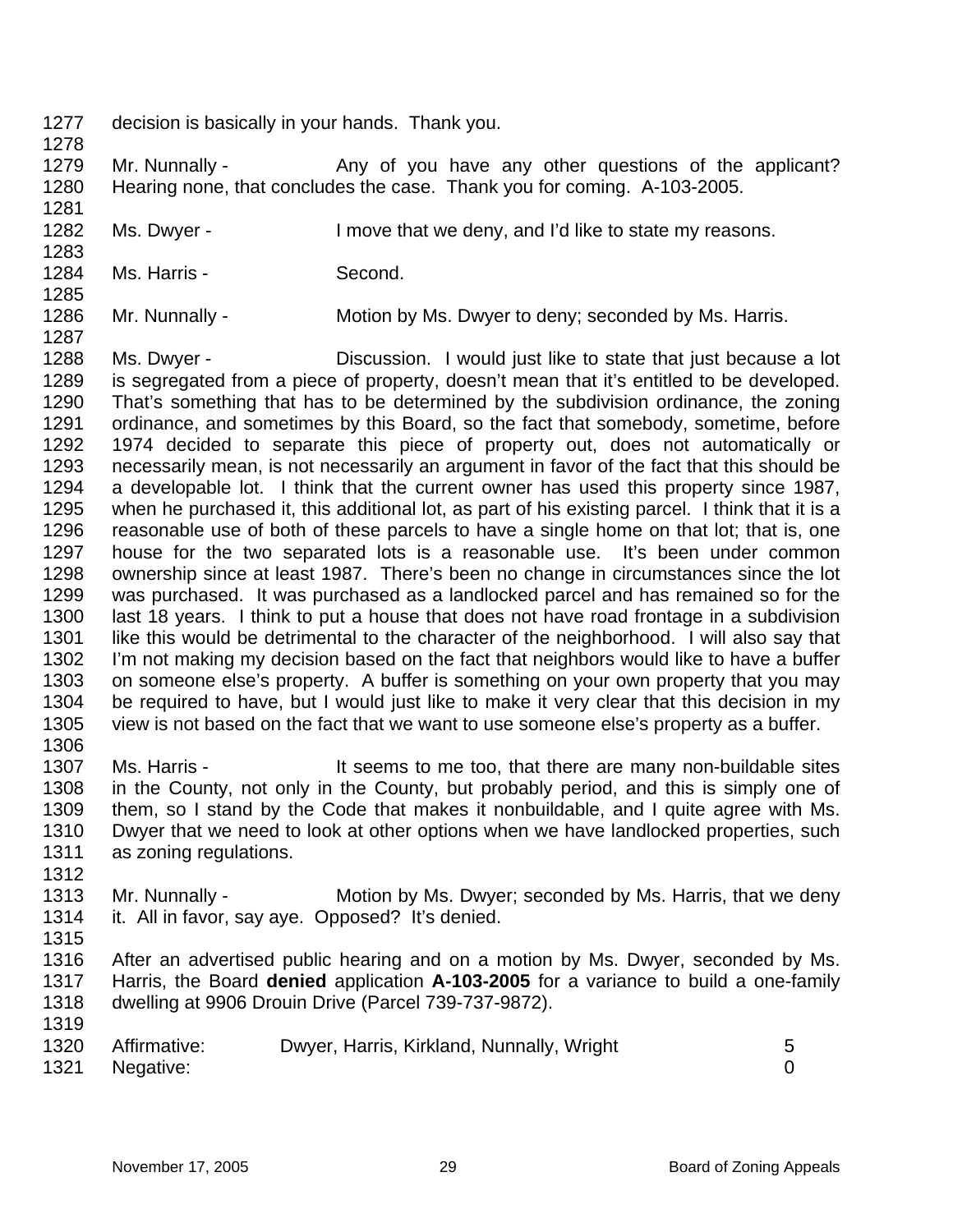- 1322 Absent: 0
- 1323

1337

1344

1352

1358

1324 1325 1326 The Board denied your request as it did not find from the evidence presented that there was any "hardship approaching confiscation" as required by § 15.2-2309 of the Code of Virginia to justify a variance.

1328 1329 1330 1331 1332 1333 **A-104-2005 HICKORY CORNER, LC** appeals a decision of the Director of Planning pursuant to Section 24-116(a) regarding the property at 5350 Twin Hickory Road (Hickory Corner Office Condo) (Parcel 747-773-1506), zoned O-2C, Office District (Conditional) (Three Chopt).

1334 1335 1336 Upon a motion by Mr. Wright, seconded by Mr. Kirkland. the Board **deferred** application **A-104-2005** to appeal a decision of the Director of Planning regarding the property at 5350 Twin Hickory Road (Hickory Corner Office Condo) (Parcel 747-773-1506).

| 1338 | Affirmative: | Dwyer, Harris, Kirkland, Nunnally, Wright | 5 |
|------|--------------|-------------------------------------------|---|
| 1339 | Negative:    |                                           |   |
| 1340 | Absent:      |                                           |   |
| 1341 |              |                                           |   |

- 1342 1343 The case was deferred at the request of the applicant, from the November 17, 2005, until the February 23, 2006, meeting.
- 1345 1346 1347 1348 1349 1350 1351 **A-105-2005 BRADLEY AND ANNE MARIE DIKE** request a variance from Section 24-94 to build a screened porch at 11401 Greenbrooke Court (Sadler Grove) (Parcel 746-765-3777), zoned R-3C, Onefamily Residence District (Conditional) (Three Chopt). The rear yard setback is not met. The applicants propose 25 feet rear yard setback, where the Code requires 40 feet rear yard setback. The applicants request a variance of 15 feet rear yard setback.
- 1353 1354 1355 Mr. Nunnally - This anyone else here interested in this case? If so, please stand and raise your right hand.
- 1356 1357 Mr. Blankinship - Do you swear that the testimony you are about to give is the truth, the whole truth, and nothing but the truth, so help you God?
- 1359 1360 1361 1362 1363 1364 1365 1366 1367 Mr. Dike - I do. My name is Bradley Dike. We're requesting to enclose the area over our existing deck with a screened-in porch, and we would like to extend the deck a little bit, because it's a little small, to make the screened-in porch a little bigger than that. One of the reasons for the screened-in porch is, as you see, the lot is somewhat unique, and our younger children play over on the one side, and we have a brand new baby as well, and my wife would like to be able to be outside when our other child is playing, but with the bugs, and we get a lot of direct sunlight in our back yard, and the sunlight is not very conducive to the baby. We would also like to just enjoy the deck and that area. As you can see with the house itself, it is just meeting the setback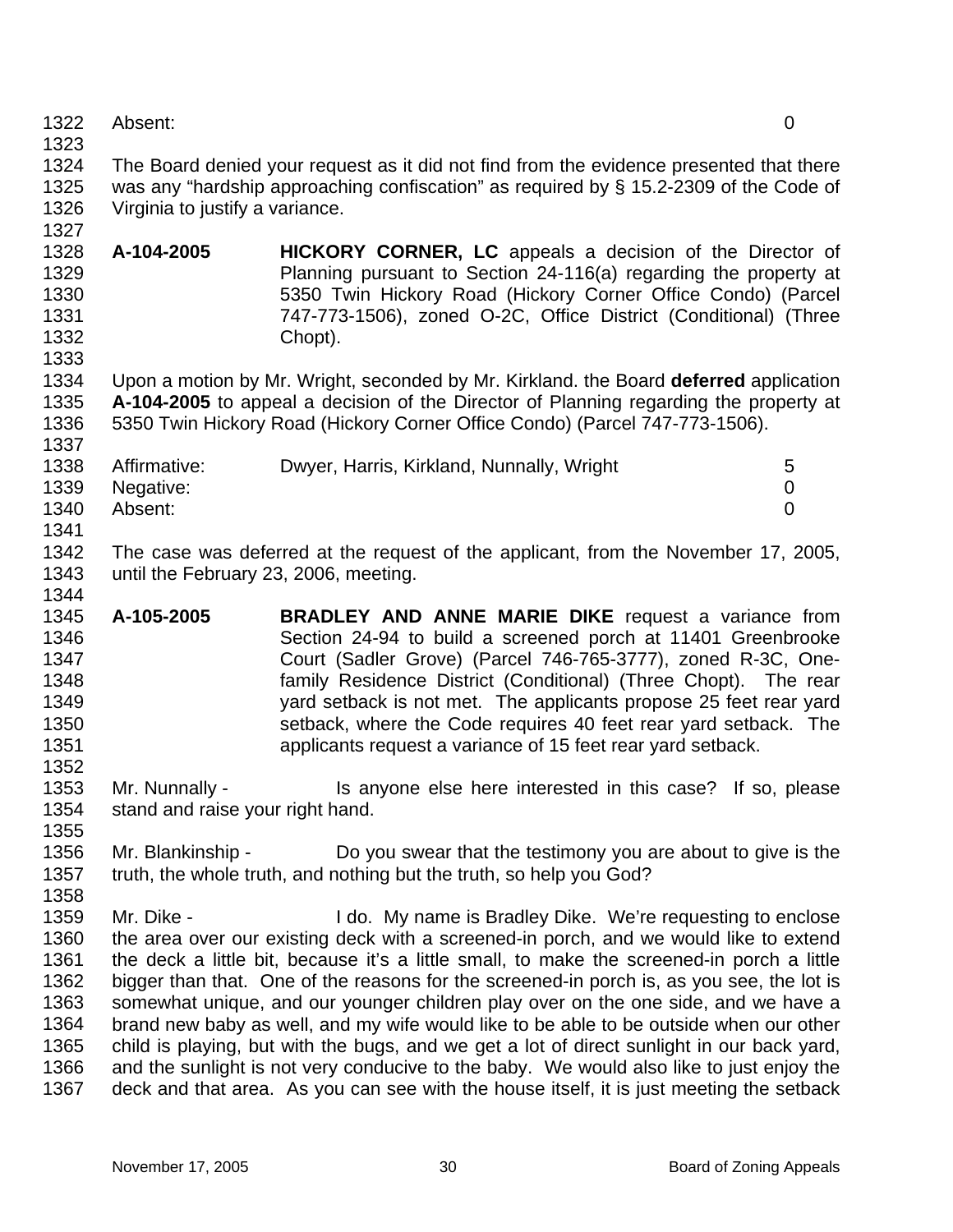1368 1369 1370 1371 1372 1373 1374 1375 1376 1377 1378 1379 1380 1381 1382 1383 1384 1385 1386 1387 1388 1389 1390 1391 1392 1393 1394 1395 1396 1397 1398 1399 1400 1401 1402 1403 1404 1405 1406 1407 1408 1409 1410 1411 1412 1413 requirements for both the front and the back, by 3 inches in the back, and by 9 inches in the front, so the lot has a very unique shape, in that it's only 120 feet deep on the right side as I'm facing it here on the right side, which lends to the fact that there's only 40 feet depth in the back yard, as opposed to the about 190 feet on the other side. And then there's also 200 feet along the back. So it's very long along two sides, but very short along the other side, which made it difficult in the first place to even get the house located on the lot. I know the builder had some issues trying to get it there to begin with. Mr. Wright - Mr. Dike, currently you have, according to our information, a 3,089 square foot family dwelling on the property. Mr. Dike - Yes, it's three stories at that. Mr. Wright - **How long have you lived there?** Mr. Dike - The South Superstand Just about two years. Mr. Wright - So you have a reasonable use of the property at this point without the variance or the extension that you request. Mr. Dike - A reasonable use of the living area, but to use the rear yard reasonably, I don't know that I would agree with that statement. Mr. Wright - **Our problem is that this recent Supreme Court decision,** Cochran vs. Fairfax, indicates that if you have a dwelling on the property, which means you have a reasonable use of the property without the variance, this Board has no authority to grant a variance. Mr. Dike - Yes, and I guess that's where the question of the "reasonable use" comes. Is it reasonable ……………………… Mr. Wright - That's the Supreme Court's decision, that if you have a residence on the property, which you've used for several years, obviously, you've been using the property, that's a reasonable use, and our hands are tied. Mr. Dike - Is that true in the case of, I didn't know the zoning law at the time that we wouldn't be able to move anywhere because of that 40-foot limit because of the depth? And the other question I have, has to do with the Code as it exists in Section 24-95. There's a reference in there, if the depth of the yard is not 150 feet, that the rear setback does not need to be the full 40 feet. Mr. Blankinship - That's for property that was subdivided prior to 1960. Mr. Dike - In the Code it nowhere references that.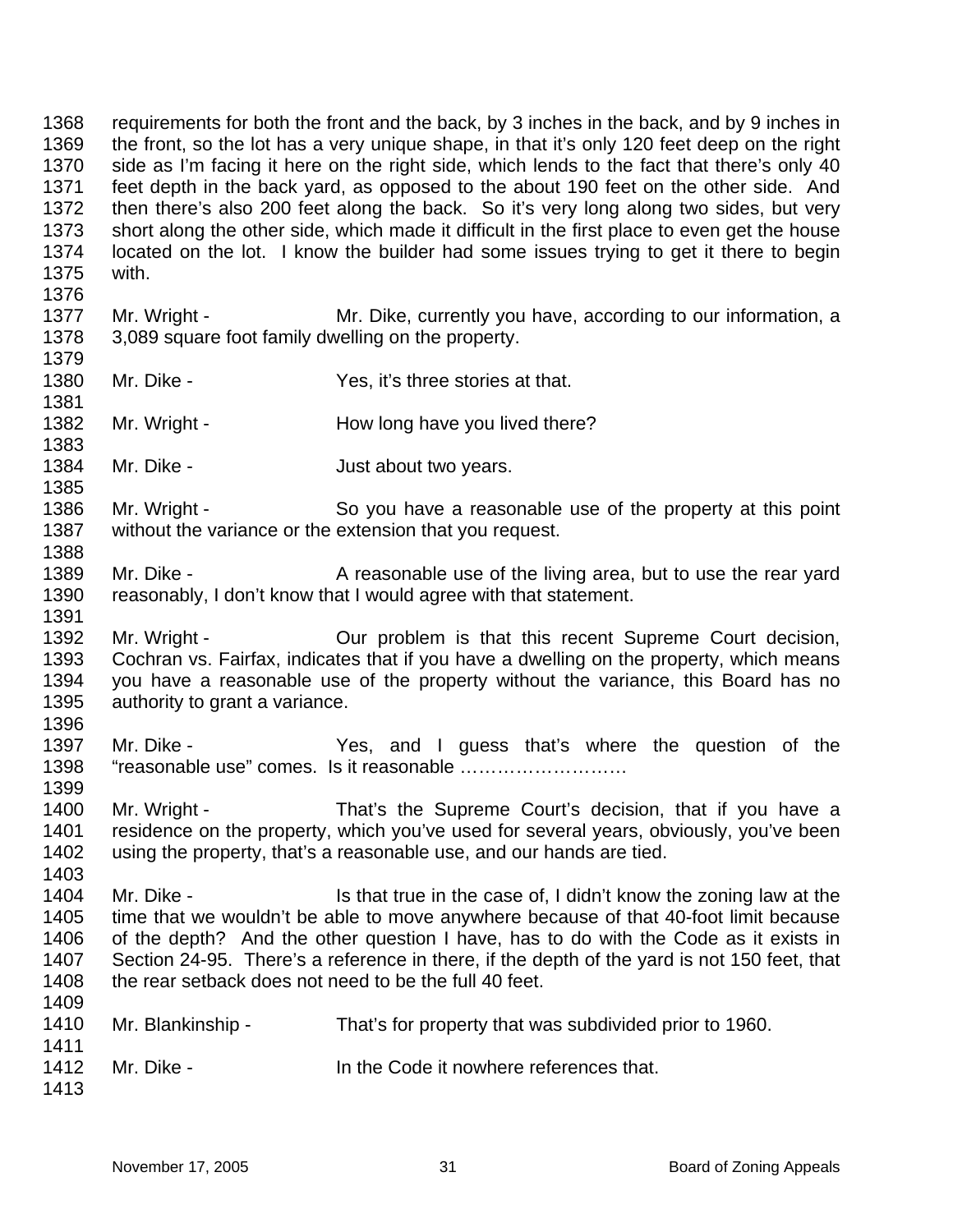1414 1415 1416 1417 1418 1419 1420 1421 1422 1423 1424 1425 1426 1427 1428 1429 1430 1431 1432 1433 1434 1435 1436 1437 1438 1439 1440 1441 1442 1443 1444 1445 1446 1447 1448 1449 1450 1451 1452 1453 1454 1455 1456 1457 1458 1459 Mr. Blankinship - It does in 24-95(b); it states that explicitly. Mr. Dike - It does, because this is section C. Mr. Blankinship - Yes, C refers back to B. It says, "on any such lot." Mr. Dike - So that's only for lots of that case. That was just a question I had in that case that they had mentioned before. Ms. Dwyer - His deck, Mr. Blankinship, is as deep as it can go, as well? Mr. Blankinship - He could add almost three feet to the deck. It's allowed to extend ten feet into the setback. Ms. Dwyer - The deck is beyond the setback, but something without a roof is allowed to do that. Mr. Dike - In putting the roof over it, that's what's considered making it an enclosure? Mr. Nunnally - Any other questions from the Board or staff? Is anyone here in opposition? That concludes the case. Thank you for coming, sir. A-105-2005. Mr. Wright - Move we deny it, basis on the grounds that the owner has reasonable use of the property, and therefore, we have no authority to rule on this case, under the Cochran decision. Ms. Dwyer - Second. Mr. Nunnally - Moved by Mr. Wright; seconded by Ms. Dwyer, that we deny it. All in favor, say aye. After an advertised public hearing and on a motion by Mr. Wright, seconded by Ms. Dwyer, the Board **denied** application **A-105-2005** for a variance to build a screened porch at 11401 Greenbrooke Court (Sadler Grove) (Parcel 746-765-3777). Affirmative: Dwyer, Harris, Kirkland, Nunnally, Wright 5 Negative: 0 Absent: 0 The Supreme Court of Virginia has determined that a board of zoning appeals may grant a variance only after finding that the zoning ordinance "interferes with all reasonable beneficial uses of the property, taken as a whole" (Cochran v. Fairfax County BZA, 267 Va. 756 (2004). **UP-29-2005 RICHMOND WASTE SERVICES, LLC** requests a conditional use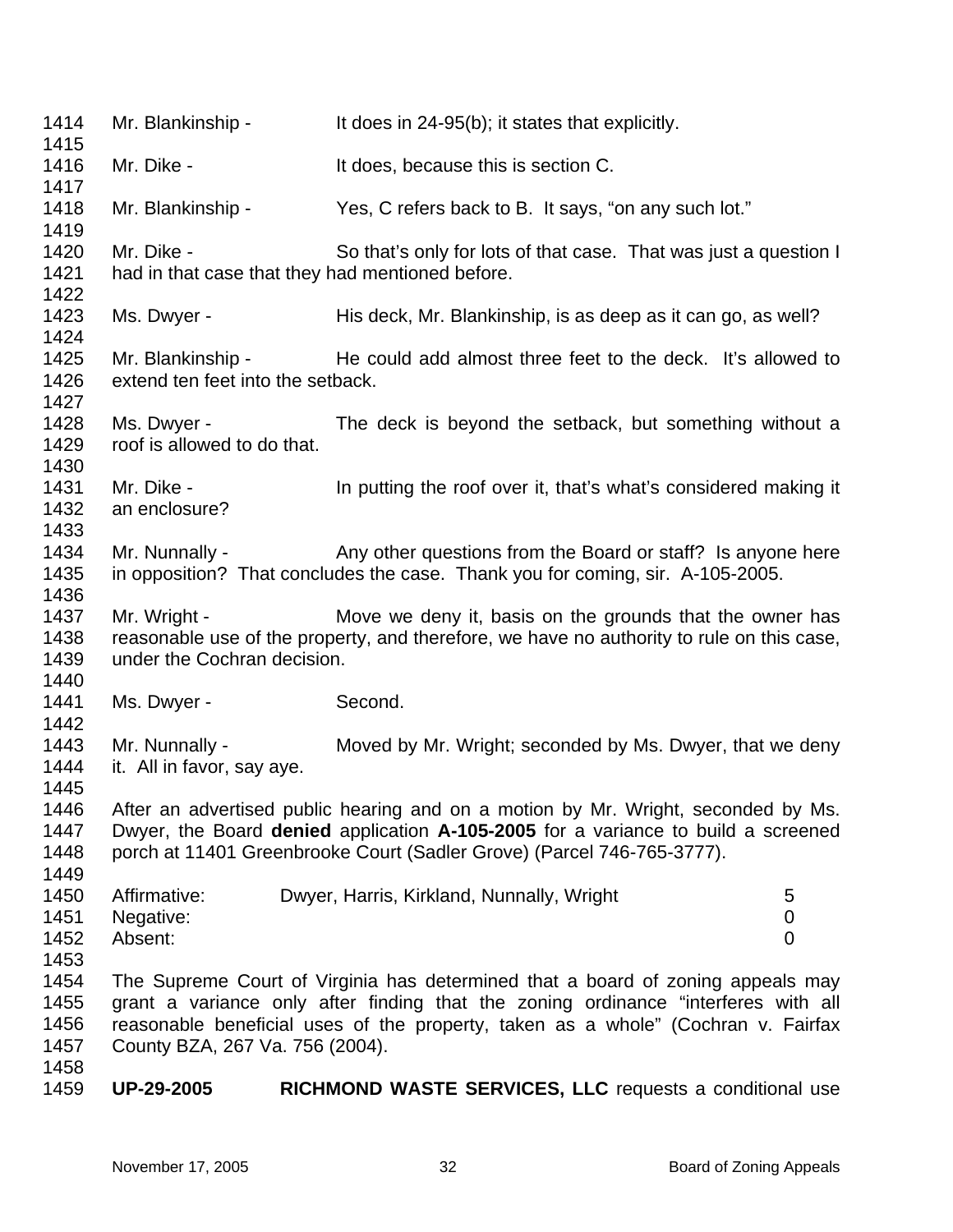| 1460<br>1461<br>1462<br>1463                         |                                                                                                                                                                                                                                              | permit pursuant to Section $24-116(c)(3)$ to transfer ownership of<br>construction debris landfill at 1820 Darbytown Road (Parcel 809-<br>707-1585), zoned M-2, General Industrial District (Varina).                                                                                                                                                                                                                                                                                                                              |                                    |
|------------------------------------------------------|----------------------------------------------------------------------------------------------------------------------------------------------------------------------------------------------------------------------------------------------|------------------------------------------------------------------------------------------------------------------------------------------------------------------------------------------------------------------------------------------------------------------------------------------------------------------------------------------------------------------------------------------------------------------------------------------------------------------------------------------------------------------------------------|------------------------------------|
| 1464<br>1465<br>1466<br>1467                         | Upon a motion by Mr. Kirkland, seconded by Ms. Harris, the Board deferred application<br>UP-29-2005 for a conditional use permit to to transfer ownership of a construction<br>debris landfill at 1820 Darbytown Road (Parcel 809-707-1585). |                                                                                                                                                                                                                                                                                                                                                                                                                                                                                                                                    |                                    |
| 1468<br>1469<br>1470                                 | Affirmative:<br>Negative:<br>Absent:                                                                                                                                                                                                         | Dwyer, Harris, Kirkland, Nunnally, Wright                                                                                                                                                                                                                                                                                                                                                                                                                                                                                          | 5<br>$\mathbf 0$<br>$\overline{0}$ |
| 1471<br>1472<br>1473<br>1474                         | name.                                                                                                                                                                                                                                        | The Board deferred the request from the November 17, 2005, until the December 15,<br>2005, meeting, to allow for advertisement and notification under the new applicant's                                                                                                                                                                                                                                                                                                                                                          |                                    |
| 1475<br>1476<br>1477                                 | Mr. Nunnally -                                                                                                                                                                                                                               | June 23, 2005 minutes.                                                                                                                                                                                                                                                                                                                                                                                                                                                                                                             |                                    |
| 1478<br>1479<br>1480                                 | Mr. Wright -<br>- remove the bracket at the end of the sentence.                                                                                                                                                                             | Page 29, line $1311 -$ should read "your"; page 54, line 2466                                                                                                                                                                                                                                                                                                                                                                                                                                                                      |                                    |
| 1481<br>1482                                         | Ms. Harris -<br>there?                                                                                                                                                                                                                       | Page 4, lines 135-6 – should that "thank you, Dave," be                                                                                                                                                                                                                                                                                                                                                                                                                                                                            |                                    |
| 1483<br>1484<br>1485                                 | Mr. Nunnally -                                                                                                                                                                                                                               | I think that was in answer to Mr. O'Kelly, right?                                                                                                                                                                                                                                                                                                                                                                                                                                                                                  |                                    |
| 1486<br>1487                                         | Mr. Kirkland -                                                                                                                                                                                                                               | Yes.                                                                                                                                                                                                                                                                                                                                                                                                                                                                                                                               |                                    |
| 1488<br>1489                                         | Ms. Dwyer -                                                                                                                                                                                                                                  | Dave must have done something nice.                                                                                                                                                                                                                                                                                                                                                                                                                                                                                                |                                    |
| 1490<br>1491<br>1492                                 | Ms. Harris -                                                                                                                                                                                                                                 | Page 5, line $213 - I'm$ not sure that this needs to be $-$ is that<br>where it should be? Maybe she had not completed her statement, I don't know.                                                                                                                                                                                                                                                                                                                                                                                |                                    |
| 1493<br>1494<br>1495<br>1496                         | Mr. Blankinship -<br>said in the meeting, that's what goes on the paper.                                                                                                                                                                     | You'll see that frequently in minutes where something is said<br>that isn't grammatically correct, or just doesn't make any sense. But if that's what was                                                                                                                                                                                                                                                                                                                                                                          |                                    |
| 1497<br>1498                                         | Ms. Harris -<br>know what I said at that point.                                                                                                                                                                                              | Page 48, line 2171 – I hope I said "in the Code," but I don't                                                                                                                                                                                                                                                                                                                                                                                                                                                                      |                                    |
| 1499<br>1500<br>1501<br>1502<br>1503<br>1504<br>1505 | Ms. Dwyer -                                                                                                                                                                                                                                  | I have a couple. Page 51, line 2297 – should be "is" and not<br>"us." Page 53, line 2385 – "buildings are visible from residences behind when the trees<br>leave" should be "when the trees lose leaves." Page 59, when we're talking about in the<br>case, having a condition that specified the building color, that it be a dark color, and not<br>a bright reflective color, and that's not reflected in the conditions, so I just wanted to<br>double check on that and make sure that the applicant had noticed that we were |                                    |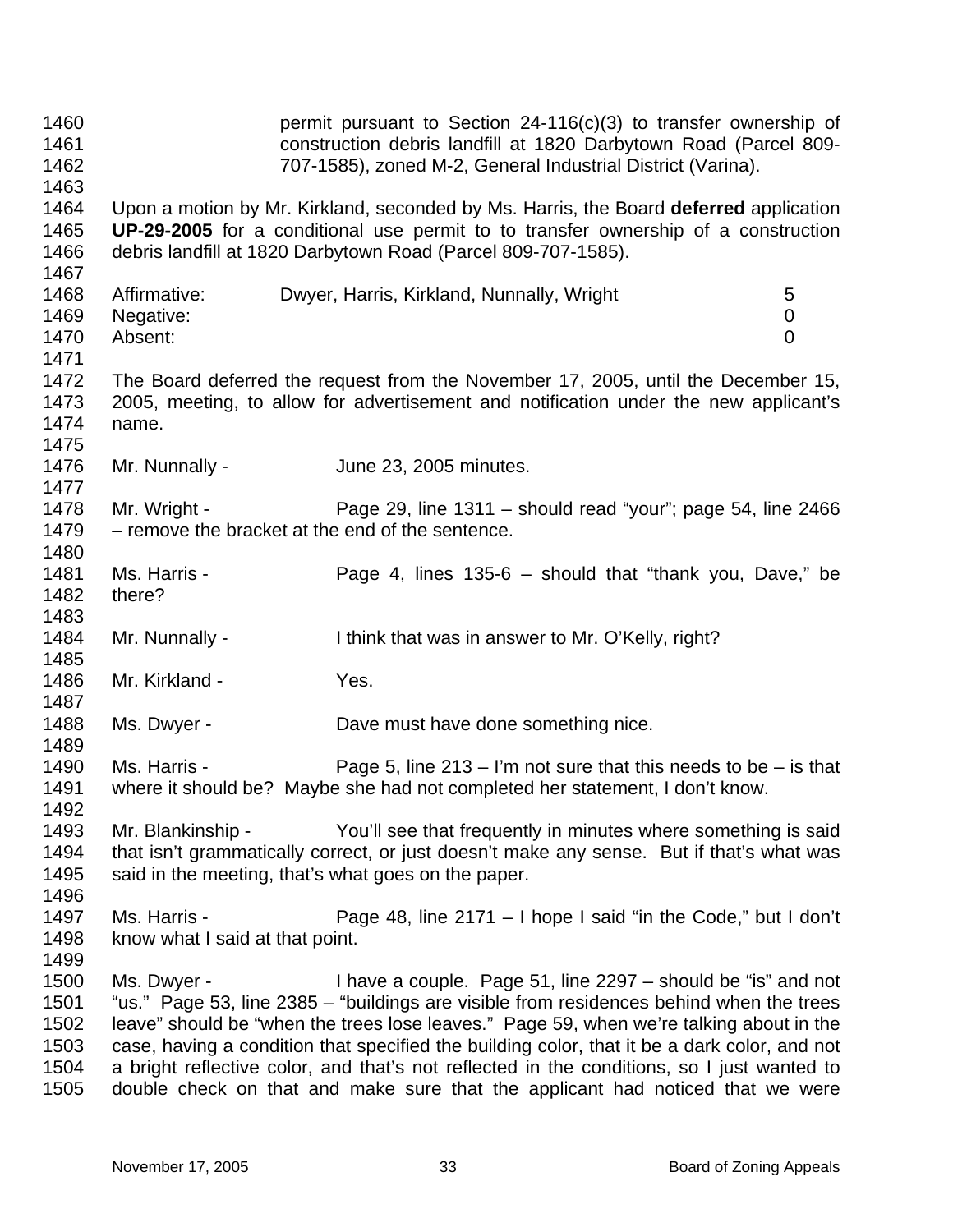1506 1507 1508 1509 1510 1511 1512 1513 1514 1515 1516 1517 1518 1519 1520 1521 1522 1523 1524 1525 1526 1527 1528 1529 1530 1531 1532 1533 1534 1535 1536 1537 1538 1539 1540 1541 1542 1543 1544 1545 1546 1547 1548 1549 1550 1551 specifying building color, that it was to be dark green or brown, to blend in with the scenery. Mr. Blankinship - I'll go back and check my minutes. Sometimes conditions are discussed during the hearing, but they're not actually adopted at the time. Mr. Wright - Thought we did. Ms. Dwyer - In this case, if you look at the top of the page, Mr. Wright says "Do we have all the conditions straight, Ben? And then Ben says, "hours of operation, nuisance, walls, insulated, and that the color should be dark green or brown," so that was not only discussed, but clearly agreed to. It's not in the condition. Mr. Blankinship - What's the case number there? Ms. Dwyer - Case number UP-11-2005. Mr. Blankinship - I guess we'll have to correct the minutes too, to get that in the correct conditions, as well as the action letter to let them know. Ms. Harris - On page 57, did you read that, when you mentioned in terms of color? Ms. Dwyer - The And before, it was confirmed later by Mr. Blankinship himself. If you could just check and make sure all those conditions were put in there that the applicant was notified. I'm not sure the soundproofing was put in there, now that I'm looking. Mr. Blankinship - Will do. Mr. Wright - I move we approve the minutes as corrected for June 23. Ms. Dwyer - Second. Mr. Nunnally - Motion by Mr. Wright; seconded by Ms. Dwyer, that the minutes of the June 23, 2005, meeting be approved as corrected. All in favor, say aye. On a motion by Mr. Wright, seconded by Ms. Dwyer, the Board **approved as corrected,** the Minutes of the **June 23, 2005**, Henrico County Board of Zoning Appeals meeting. Mr. Nunnally -  $\qquad \qquad$  July 28. I have one here on page 1, line 17 – it says "I hope I don't have you cut me up on the platform before the next term's up." I think that means "help me out." Ms. Harris - Page 18, line 1813 – I think the word was "house," rather